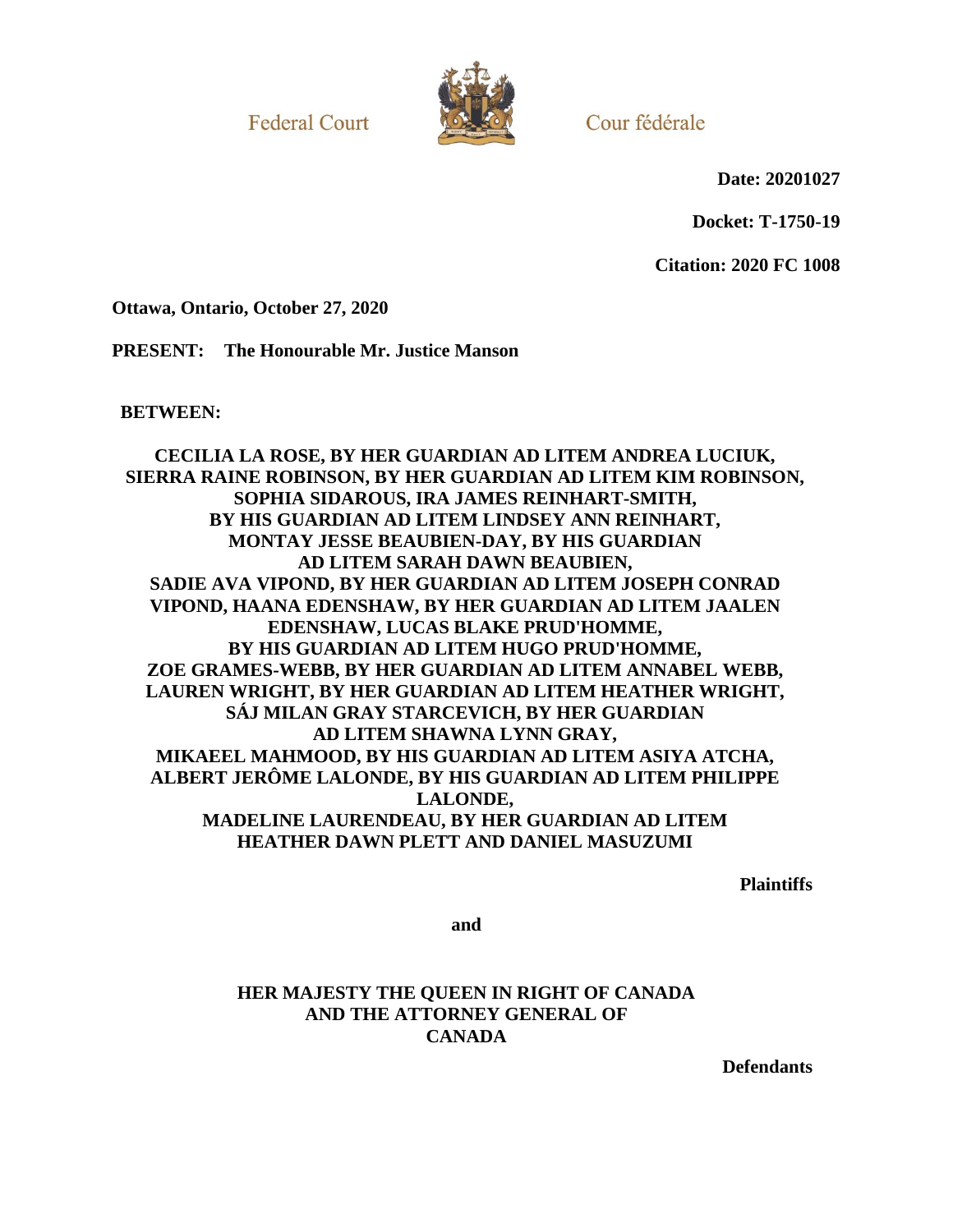#### **ORDER AND REASONS**

# I. Introduction

[1] This is a motion to strike the Plaintiffs' Statement of Claim without leave to amend. This motion is brought by the Defendants, Her Majesty the Queen in Right of Canada and the Attorney General of Canada, on the basis that the Statement of Claim discloses no reasonable cause of action, pursuant to Rule 221 of the *Federal Courts Rules*, SOR/98-106.

# II. Background

# A. *The Plaintiffs*

[2] The Plaintiffs are fifteen children and youth from across Canada. The Statement of Claim describes each of the Plaintiffs' specific experiences with climate change. While their locations and particular circumstances vary, the Plaintiffs collectively describe that climate change has negatively impacted their physical, mental and social health and well-being. They allege it has further threatened their homes, cultural heritage and their hopes and aspirations for the future. As children and youth, they claim a particular vulnerability to climate change, owed to their stage of development, increased exposure risk and overall susceptibility.

# B. *Climate Change*

[3] The Plaintiffs' Statement of Claim is particularly focused on the contribution of greenhouse gases (GHGs) to climate change, discussing the link between the cumulative impacts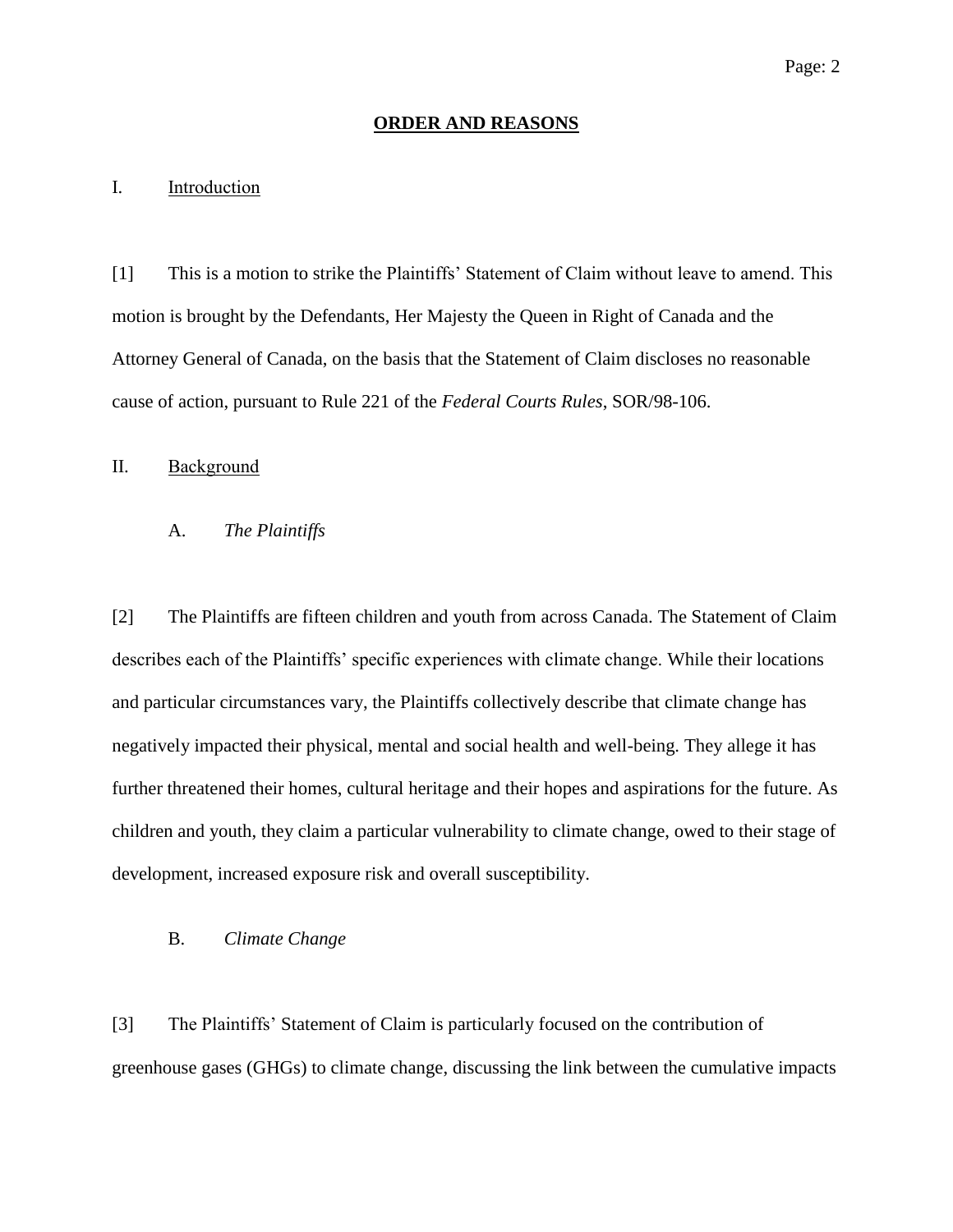of GHGs and changes occurring in the environment. It challenges the entirety of the Defendants' alleged conduct that the Plaintiffs associate with GHG emissions.

[4] The Plaintiffs and Defendants agree that climate change is serious, real and measurable. Each party has described the wide ranging impacts of climate change, including extreme weather events, ocean acidification and warming, the degradation of natural resources, air pollution and the expansion of vector-borne illnesses. The parties also agree that climate change particularly threatens Indigenous cultures and communities. The negative impact of climate change to the Plaintiffs and all Canadians is significant, both now and looking forward into the future.

[5] However, at issue is the justifiability of the claim and whether the Plaintiffs raise valid causes of action under sections 7 and 15 of the *Canadian Charter of Rights and Freedoms*  [*Charter*]. As well, the parties also disagree on whether a "public trust doctrine" can be relied upon and argued at trial, based on the common law or as an unwritten constitutional principle. This forms the basis of both the Defendants' Statement of Defence (filed on February 7, 2020) and the current motion to strike the Plaintiffs' Statement of Claim.

# C. *Plaintiffs' Statement of Claim*

(1) Causes of Actions

[6] The Plaintiffs filed their Statement of Claim on October 25, 2019. They allege that various conduct on the part of the Defendants [the "Impugned Conduct"] continues to cause, contribute to and allow GHG emissions that are incompatible with a "Stable Climate System".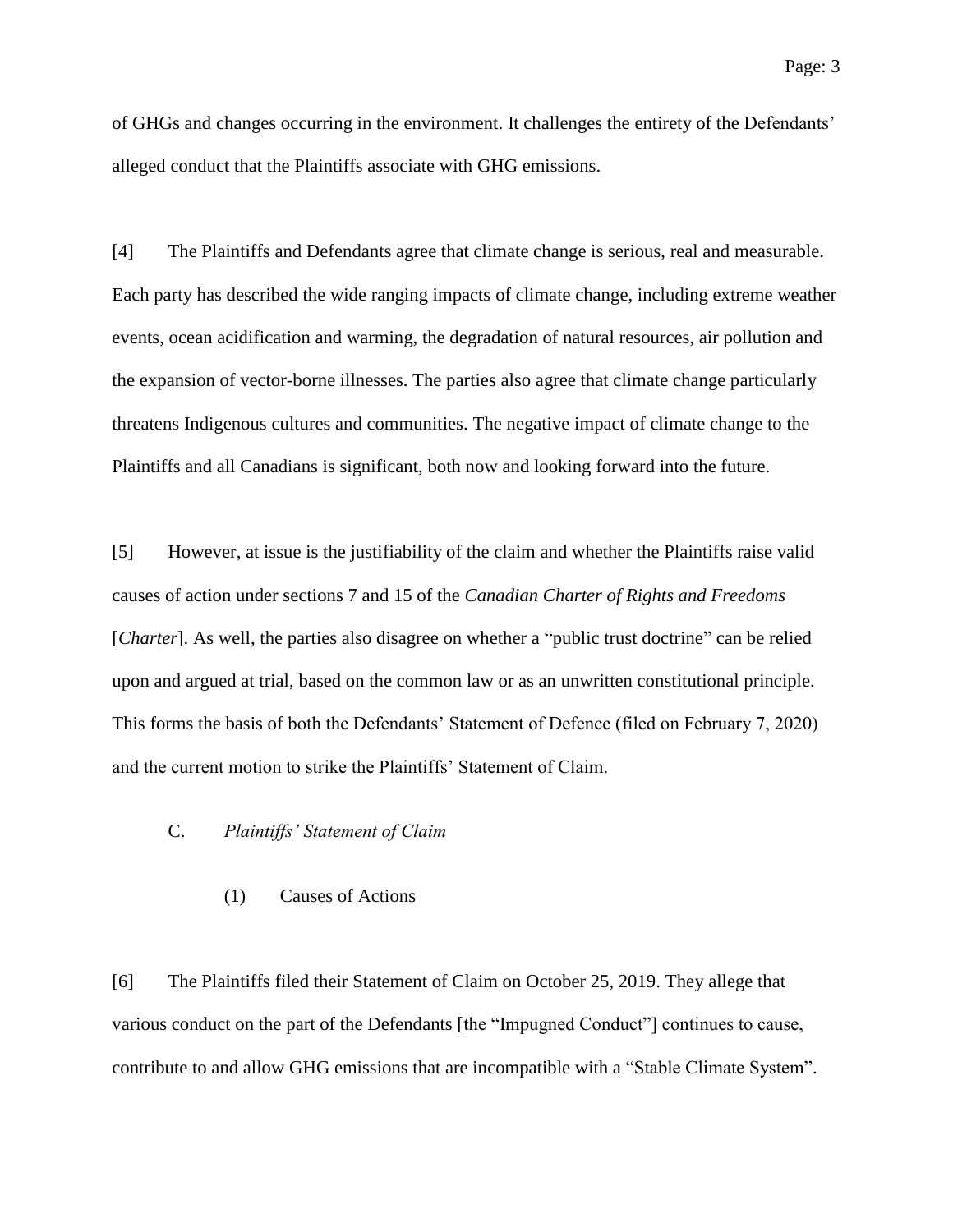This is described as a stable climate capable of sustaining human life and liberties (Plaintiffs' Statement of Claim at para 3).

[7] The Plaintiffs allege that the Impugned Conduct has unjustifiably infringed their rights (and the rights of all children and youth in Canada, present and future, due to an asserted public interest standing) under sections 7 and 15 of the *Charter*. The Plaintiffs further allege that the Defendants have failed to discharge their public trust obligations with respect to identified public resources, arguing a breach of obligations they claim fall under the "public trust doctrine".

(2) The Impugned Conduct of the Defendants

[8] The Impugned Conduct involves the following actions and inactions on the part of the Defendants (Plaintiffs' Statement of Claim at para 5):

- a. Continuing to cause, contribute to and allow a level of GHG emissions incompatible with a Stable Climate System;
- b. Adopting GHG emission targets that are inconsistent with the best available science about what is necessary to avoid dangerous climate change and restore a Stable Climate System;
- c. Failing to meet the Defendants' own GHG emission targets; and
- d. Actively participating in and supporting the development, expansion and operation of industries and activities involving fossil fuels that emit a level of GHGs incompatible with a Stable Climate System.

[9] The Defendants' causation of, contribution to and allowance of GHG emissions is further pleaded in paragraphs 45 to 51 of the Statement of Claim, including broad activities under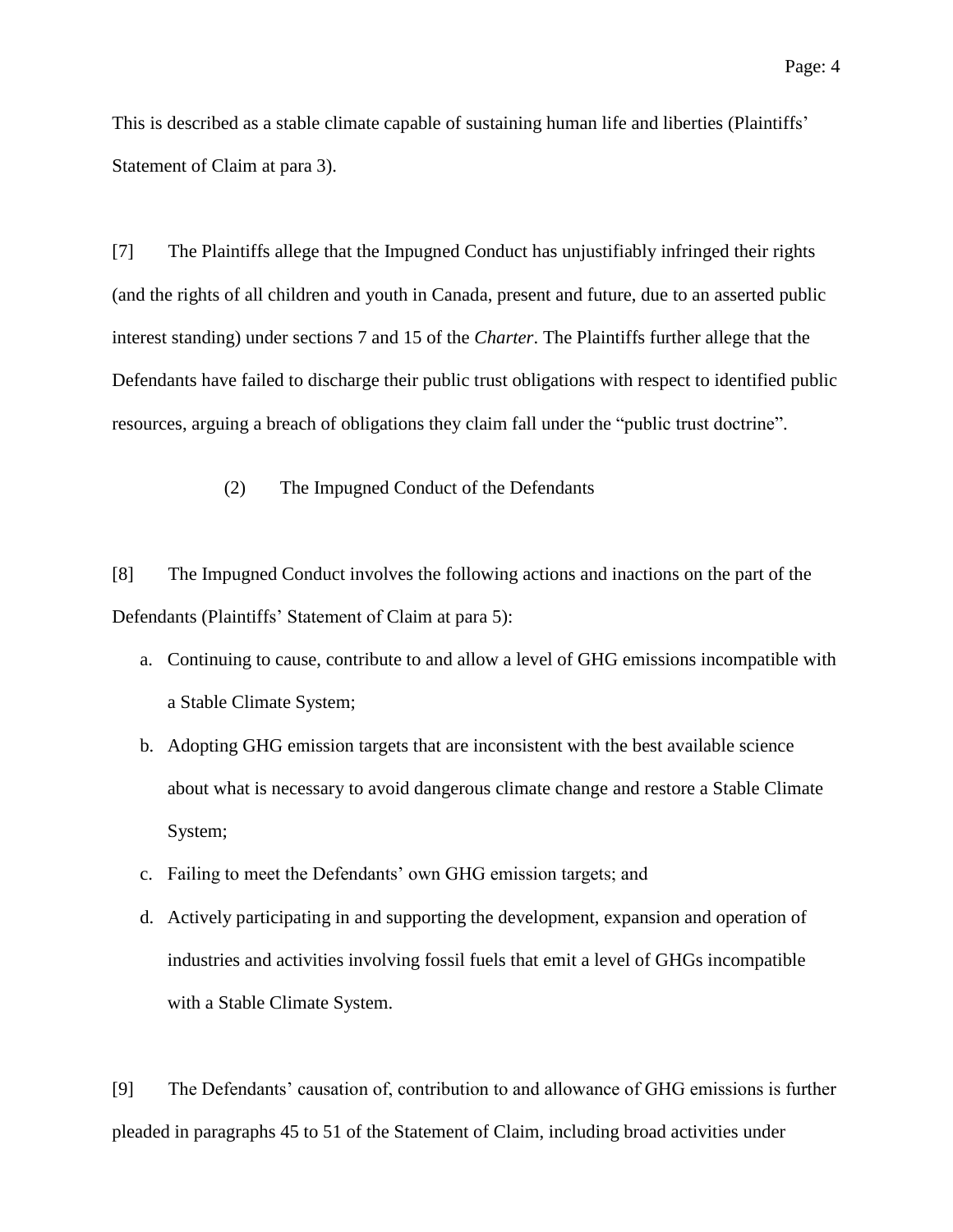various statutory authorities (Plaintiffs' Statement of Claim at para 47). The Defendants are further alleged to support fossil fuel exploration, extraction, production and consumption through subsidies to the fossil fuel industry and through the acquisition of the Trans Mountain Pipeline System, the Trans Mountain Expansion Project and the Puget Sound Pipeline System.

[10] In paragraphs 52 to 63 of the Statement of Claim, the Plaintiffs set out facts alleging the failure of the Defendants to fulfill their own commitments to limit GHG emissions under a variety of international agreements and conventions, spanning the period of 1988 to 2015.

(3) Harms Associated with Climate Change

[11] The impact of climate change on the individual Plaintiffs is set out in paragraphs 94 to 221 of the Statement of Claim. The Statement of Claim lists approximately thirteen different alleged harms to the Plaintiffs in paragraph 4. As indicated above, the impacts of climate change that are described by the Plaintiffs are wide ranging, significant and felt across Canada.

## (4) Relief Sought

[12] The Plaintiffs claim various forms of relief at paragraph 222 of the Plaintiffs' Statement of Claim, including the following:

a. an order declaring that the Defendants have a common law and constitutional obligation to act in a manner compatible with maintaining a Stable Climate System, i.e. one that is capable of sustaining human life and liberties, and to refrain from acting in a manner that disrupts a Stable Climate System;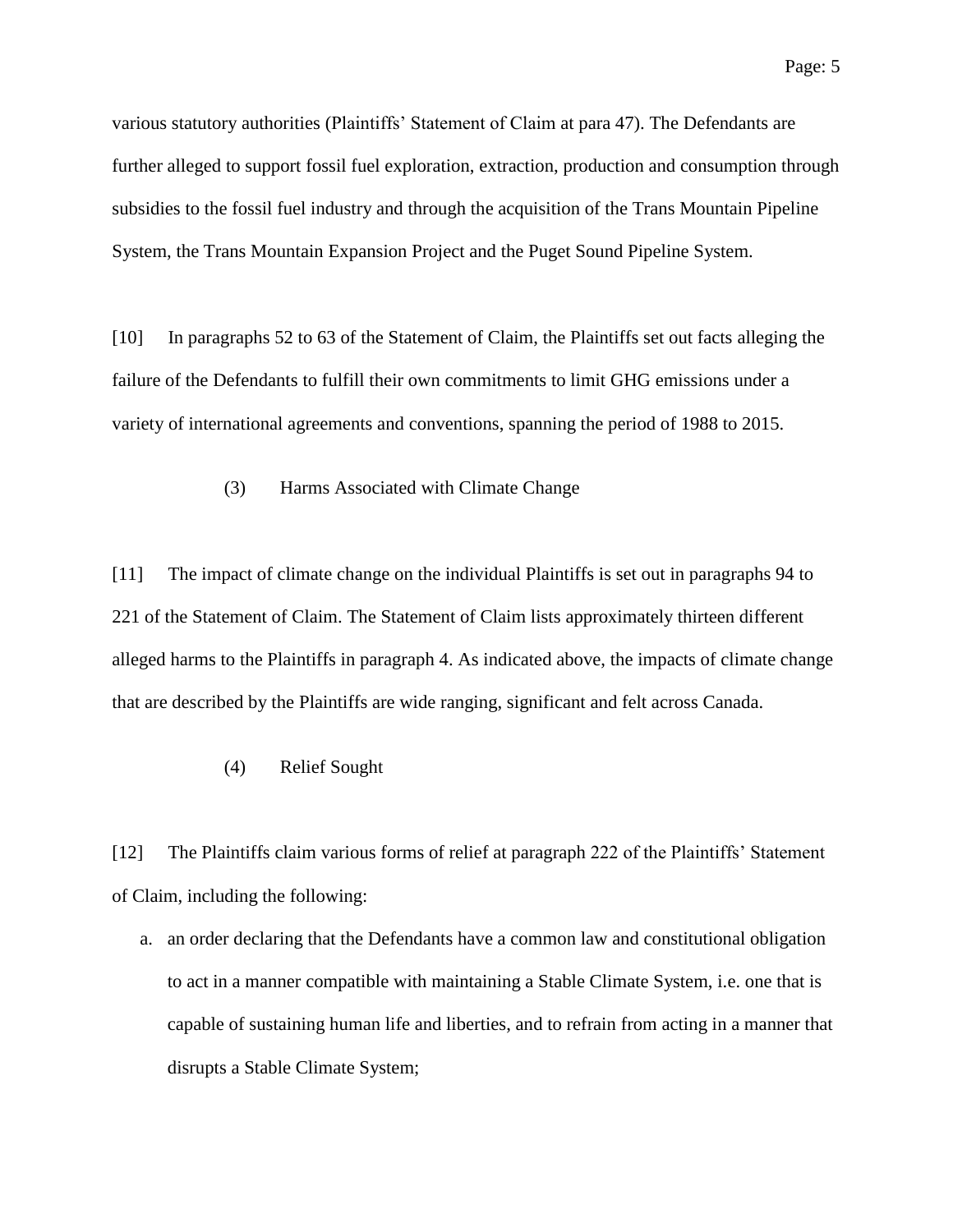- b. an order declaring that, as a result of their Impugned Conduct, the Defendants have and continue to unjustifiably infringe the Plaintiffs' rights under section 7 of the *Charter* and put at risk the section 7 rights of all children and youth now and in the future;
- c. an order declaring that, as a result of their Impugned Conduct, the Defendants have and continue to unjustifiably infringe the Plaintiffs' rights under section 15 of the *Charter* and put at risk the section 15 rights of all children and youth now and in the future;
- d. an order declaring that, as a result of their Impugned Conduct, the Defendants have breached and continue to be in breach of their obligation to protect and preserve the integrity of public trust resources and have violated the right of the Plaintiffs and put at risk the rights of all children and youth now and in the future to access, use and enjoy public trust resources including navigable waters, the foreshores and the territorial sea, the air including the atmosphere, and the permafrost ("Public Trust Resources");
- e. an order requiring the Defendants to prepare an accurate and complete accounting of Canada's GHG emissions, including the GHG emissions released in Canada, the emissions caused by the consumption of fossil fuels extracted in Canada and consumed out of the country, and emissions embedded in the consumption of goods and services within Canada;
- f. an order requiring the Defendants to develop and implement an enforceable climate recovery plan that is consistent with Canada's fair share of the global carbon budget plan to achieve GHG emissions reductions compatible with the maintenance of a Stable Climate System, the protection of Public Trust Resources subject to federal jurisdiction and the Plaintiffs' constitutional rights;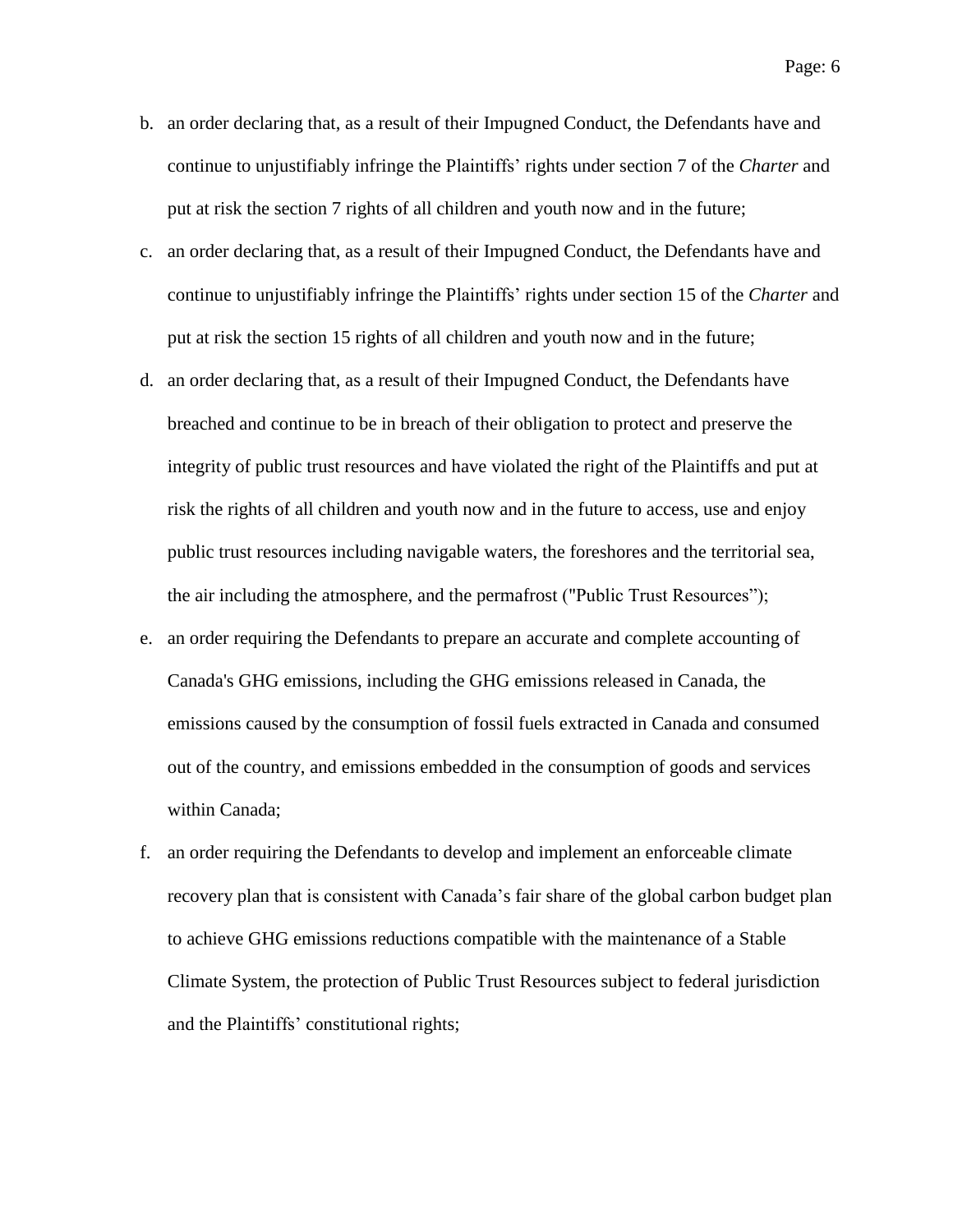- g. an order retaining jurisdiction over this action until the Defendants have fully complied with the orders of this Court and there is reasonable assurance that the Defendants will continue to comply in the future absent continuing jurisdiction; and
- h. costs, including special costs and applicable taxes on those costs; and
- i. such further and other relief as this Honourable Court deems just.

III. Issue

[13] The issue is whether it is plain and obvious that the pleadings disclose no reasonable cause of action, or that the claim has no reasonable prospect of success?

[14] This inquiry involves four sub-issues:

- a. Are the claims justiciable?
- b. Does the section 7 *Charter* claim disclose a reasonable cause of action?
- c. Does the section 15 *Charter* claim disclose a reasonable cause of action?
- d. Does the claim pursuant to a "public trust doctrine" disclose a reasonable cause of action?
- IV. Relevant Provisions
- [15] *Federal Courts Rules*, Rule 221:

#### **Motion to strike**

**221(1)** On motion, the Court may, at any time, order that a pleading, or anything contained therein, be struck out, with or without leave to amend, on the ground that it

> **(a)** discloses no reasonable cause of action or defence, as the case may be,

**(b)** is immaterial or redundant,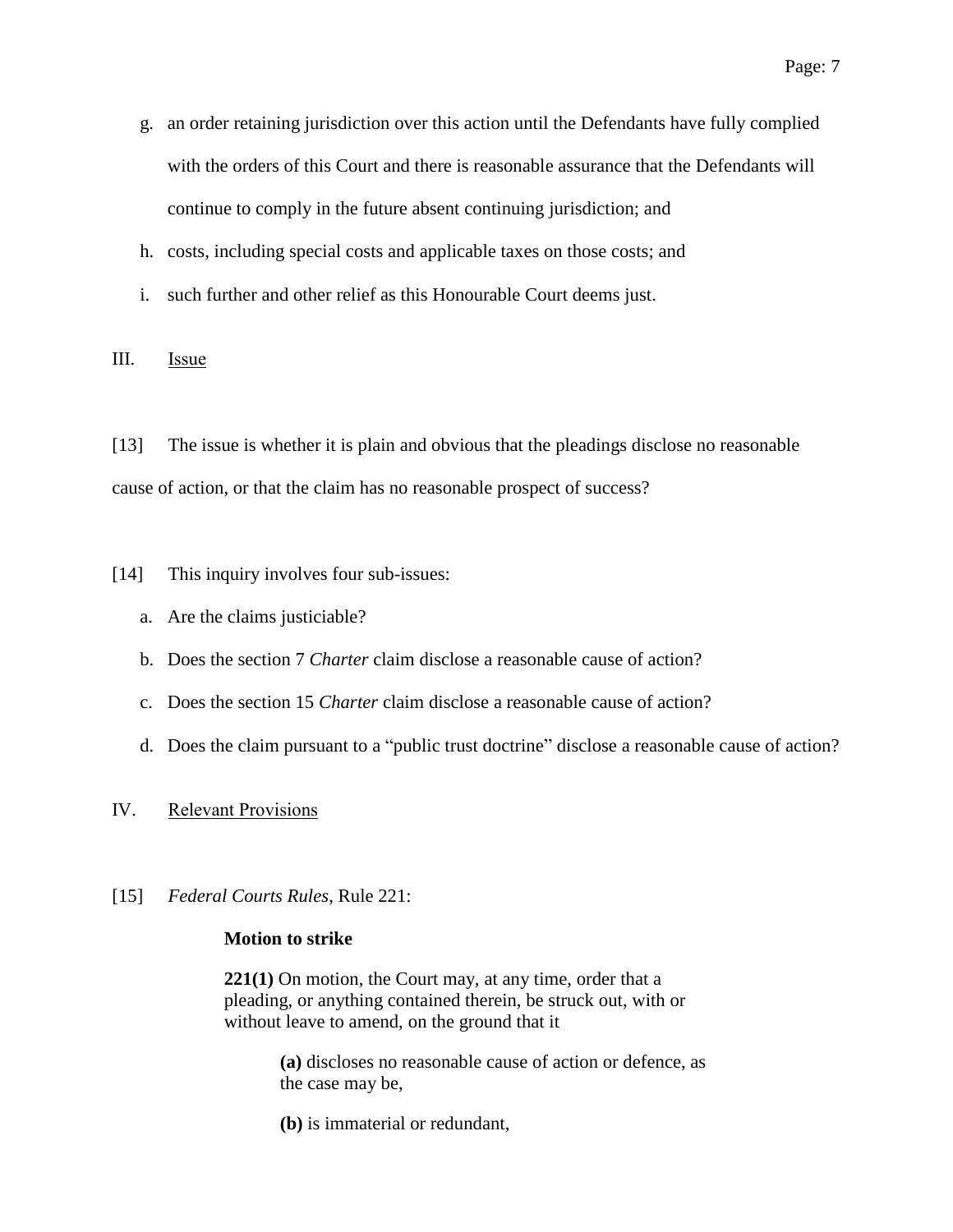**(c)** is scandalous, frivolous or vexatious,

**(d)** may prejudice or delay the fair trial of the action,

**(e)** constitutes a departure from a previous pleading, or

**(f)** is otherwise an abuse of the process of the Court,

and may order the action be dismissed or judgment entered accordingly.

## **Evidence**

**(2)** No evidence shall be heard on a motion for an order under paragraph  $(1)(a)$ .

#### V. Test on a Motion to Strike

[16] The test on a motion to strike is whether it is plain and obvious that the pleadings disclose no reasonable cause of action, or that the claim has no reasonable prospect of success (*Hunt v Carey Canada Inc*, [1990] 2 SCR 959 at 980; *R v Imperial Tobacco Canada Ltd*, 2011 SCC 42 at para 17 [*Imperial Tobacco*]). The threshold to strike a claim is high and the matter must proceed to trial where a reasonable prospect of success exists.

[17] The material facts pleaded in the Statement of Claim must be taken as true, unless the allegations are based on assumption and speculation (*Operation Dismantle v The Queen*, [1985] 1 SCR 441 at para 27 [*Operation Dismantle*]). It is incumbent on the Plaintiffs to clearly plead the facts in sufficient detail to support the claims and the relief sought. The material facts form the basis upon which to evaluate the possibility of the success of the claim (*Imperial Tobacco*, above at para 22; *Mancuso v Canada (National Health and Welfare)*, 2015 FCA 227 at paras 16- 17, leave to appeal to SCC refused, 36889 (23 June 2016)).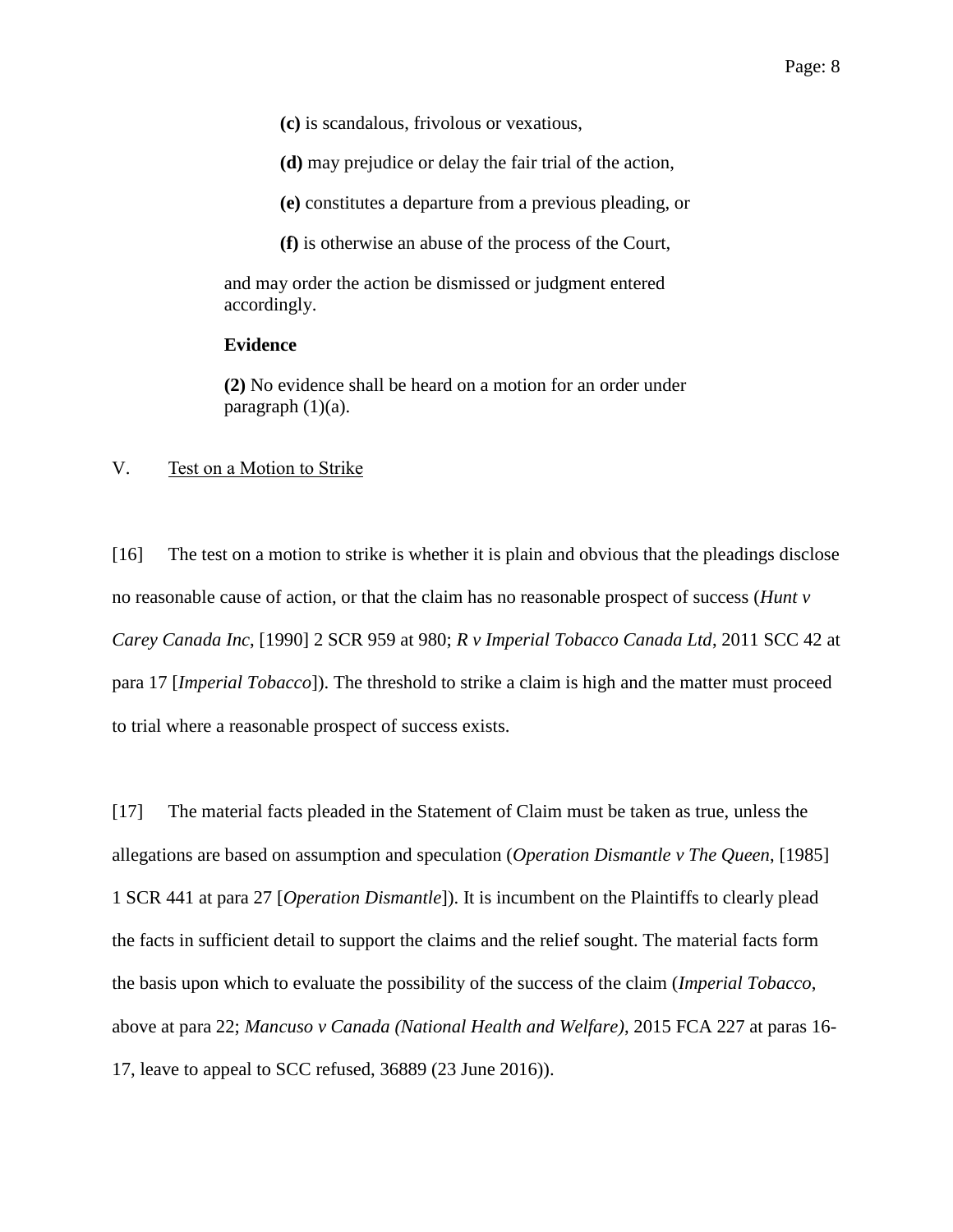[18] Further, the pleadings must be read as generously as possible, erring on the side of permitting a novel but arguable claim to proceed to trial (*Imperial Tobacco* at para 21; *Atlantic Lottery v Corp Inc v Babstock*, 2020 SCC 19 at para 19 [*Atlantic Lottery*]).

[19] The test on a motion to strike considers the context of the law and the litigation process. It "operates on the assumption that the claim will proceed through the court system in the usual way – in an adversarial system where judges are under a duty to apply the law as set out in (and as it may develop from) statutes and precedents" (*Imperial Tobacco* at para 25).

# VI. Analysis

## A. *Parties' Position*

[20] It is the Plaintiffs' position that what is really being asked of the Court, through the relief being claimed, is to require the Defendants, through the disclosure and application of scientific data, on a justifiably manageable standard, to comply with their common law and constitutional obligations and act in a manner compatible with maintaining a Stable Climate System.

[21] The Plaintiffs argue that the relief claimed in paragraph 222 of the Statement of Claim are all "conventional" legal remedies to correct breaches of section 7 and section 15 of the *Charter*. Further, the Plaintiffs ask this Court to recognize a new or novel cause of action, the breach of the public trust doctrine. They claim the Defendants have failed to meet the duty to safeguard Public Trust Resources in a manner that does not "substantially" impair the integrity of those resources or impair the right of the public to access, use and enjoy those resources.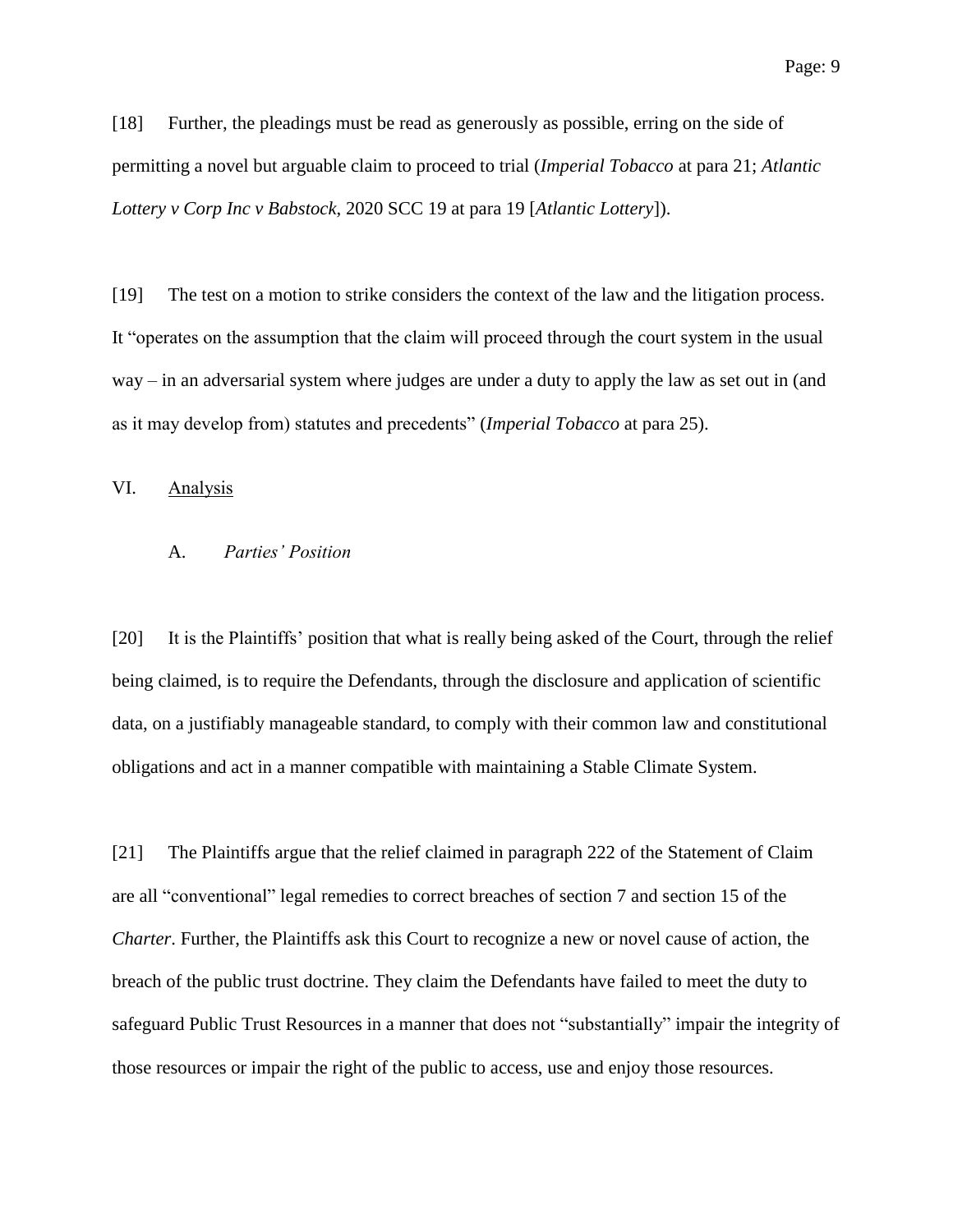Page: 10

[22] The Defendants argue that the broad and sweeping claim of the Plaintiffs is not justiciable, in that the breadth of the claim is incompatible with the basic rules of *Charter* analysis. Further, the Plaintiffs are effectively seeking that this Court intervene in Canada's overall approach to climate policy, for which there is no judicially manageable legal standard. Additionally, the remedies sought by the Plaintiffs are not legal remedies. The Defendants also allege that the claim does not disclose a reasonable cause of action. This is because the *Charter*  claims are positive rights claims and because they would also fail to meet the tests under sections 7 and 15 of the *Charter*. Lastly, the public trust doctrine holds no reasonable prospect of success, as this cause of action does not exist in Canadian law.

## B. *Moving to Strike Charter Claims*

[23] As a preliminary matter, the parties have raised the appropriateness of this Court to consider a motion to strike on the basis that the Statement of Claim raises *Charter* claims, novel questions of law and novel *Charter* claims. The Plaintiffs state that novel claims, particularly novel *Charter* claims, ought not to be decided on a motion to strike. The Defendants' position is that the *Charter* claims in this case are not novel because they engage traditional *Charter*  frameworks. Further, the Defendants assert that a Court may strike a novel claim, where it is not in line with the principles of proper judicial restraint and where it extends beyond an incremental change in the law.

[24] First, I note that the parties have raised several cases throughout their pleadings in which a motion to strike of a *Charter* claim was considered. I do not find that the presence of a *Charter*  claim alone prevents me from considering this motion to strike (see *Operation Dismantle*, above; *Tanudjaja v Canada (Attorney General)*, 2014 ONCA 852 [*Tanudjaja*]).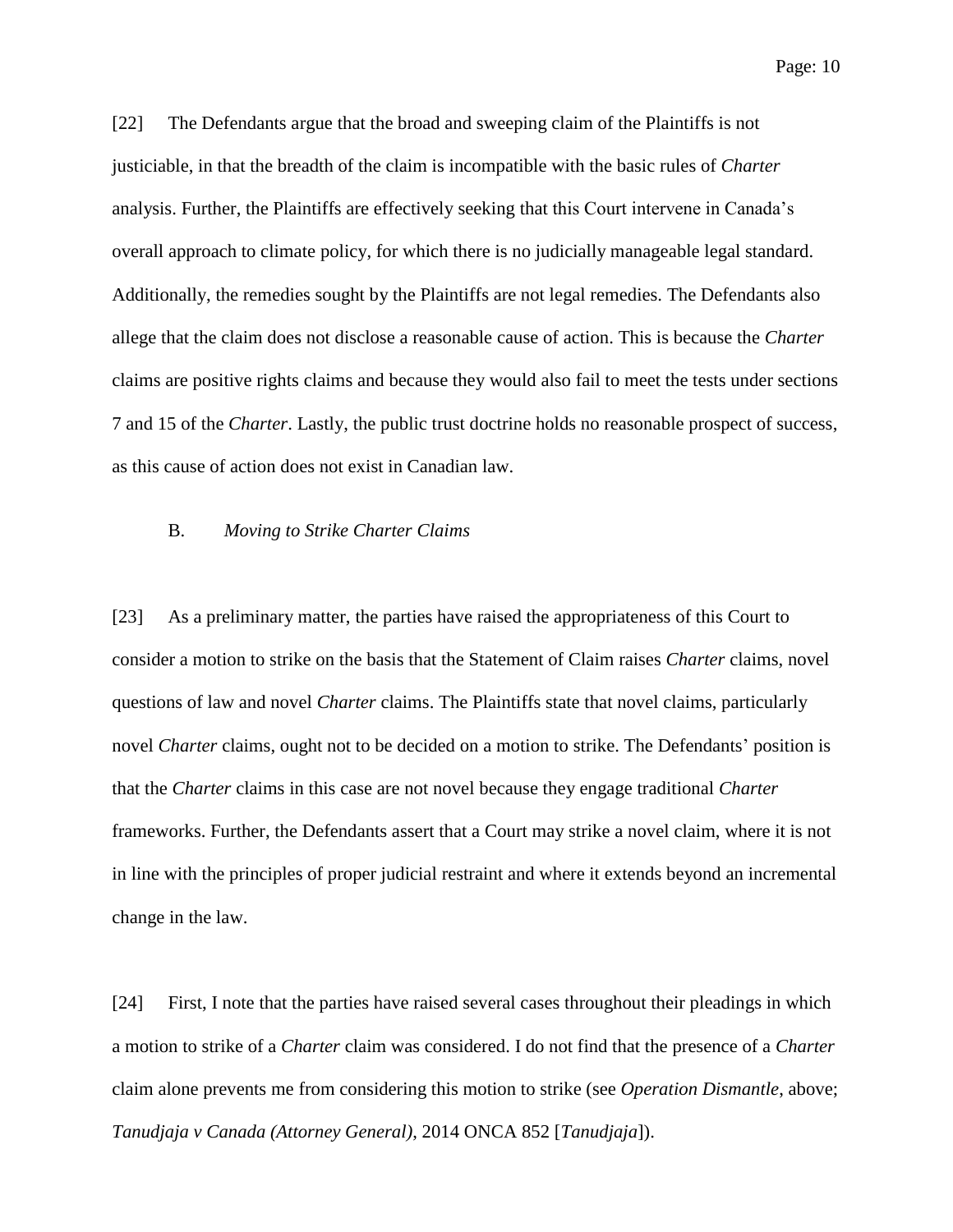[25] Second, it is clear that a Court can hear and decide novel questions of law on a motion to strike. In fact, a claim should not survive a motion to strike based on novelty alone. Disposing of novel claims that are doomed to fail is "critical to the viability of civil justice and public access" (*Atlantic Lottery*, above at para 19). Nor am I convinced that I am required to allow the *Charter*  claims to survive the motion to strike simply because they are new *Charter* claims. The Plaintiffs rely on the dissenting decision in *Nevsun Resources Ltd v Araya*, 2020 SCC 5 at paragraph 145, for this proposition. While I agree with the Plaintiffs that the framing of their *Charter* claim is novel, I do not find that this overrides the "housekeeping" role of the Court on a motion to strike, without more (*Imperial Tobacco* at para 19).

# C. *Justiciability*

(1) Conclusions on Justiciability

[26] For the reasons below, I find both *Charter* claims, under sections 7 and 15 of the *Charter*, are not justiciable. However, the question in relation to the public trust doctrine is a justiciable issue.

(2) Law of Justiciability

#### (a) **Test for Justiciability**

[27] Justiciability is concerned with the Court's proper role within Canada's constitutional framework and the "time-honoured" demarcation of powers between the Courts and the other branches of government. It relates to the subject matter of a dispute and whether the issue is appropriate for a Court to decide (*Highwood Congregation of Jehovah's Witnesses (Judicial Committee) v Wall*, 2018 SCC 26 at para 32 [*Highwood*]; *Hupacasath First Nation v Canada*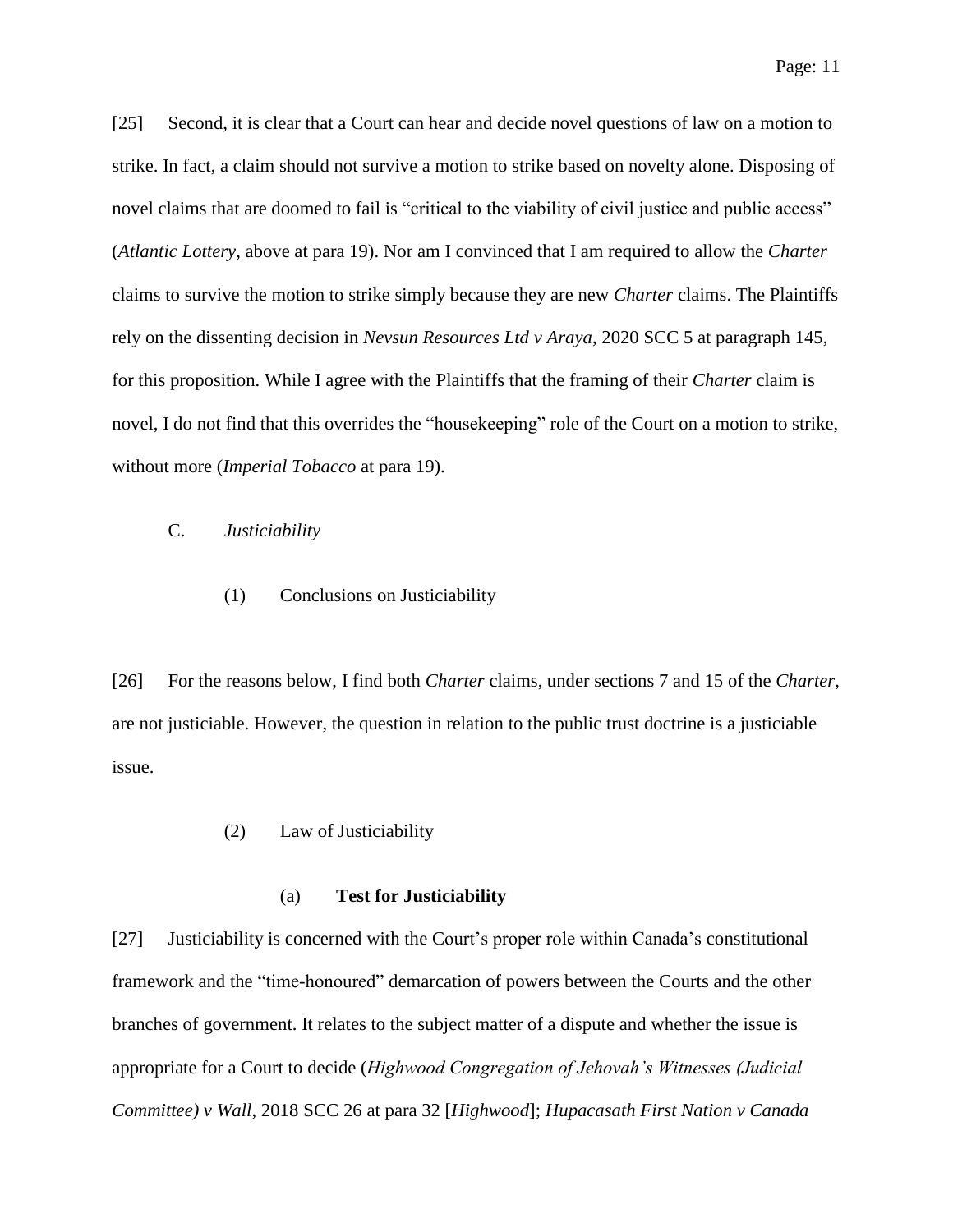*(Foreign Affairs and International Trade Canada)*, 2015 FCA 4 at para 62 [*Hupacasath*]). The

inquiry into justiciability was described in *Canada (Auditor General) v Canada (Minister of* 

*Energy, Mines & Resources)*, [1989] 2 SCR 49 at 90-91, as:

50 …first and foremost, a normative inquiry into the appropriateness as a matter of constitutional judicial policy of the courts deciding a given issue, or instead, deferring to other decision making institutions of the polity.

[28] In *Boundaries of Judicial Review: The Law of Justiciability in Canada,* Lorne M. Sossin

defines justiciability as:

…a set of judge-made rules, norms and principles delineating the scope of judicial intervention in social, political and economic life. In short, if a subject-matter is held to be suitable for judicial determination, it is said to be justiciable; if a subject-matter is held not to be suitable for judicial determination, it is said to be nonjusticiable.

[Lorne M Sossin, *Boundaries of Judicial Review: The Law of Justiciability in Canada*, 2nd ed (Toronto: Carswell, 2012) at 7 [Sossin], cited in *Highwood*, above at para 33]

[29] The question to be decided is whether the Court has the institutional capacity and legitimacy to adjudicate the matter. Or, more generally, is the issue one that is appropriate for a Court to decide (*Highwood* at paras 32, 34). The terms "legitimacy" and "capacity" can also be understood as the "appropriateness" and "ability" of the Court to deal with a matter (*Hupacasath*, above at para 62).

[30] There is no single set of rules delineating the scope of justiciability, the approach to

which is flexible and to some degree contextual. Courts have often inquired whether there is a

sufficient legal component to warrant judicial intervention, "[s]ince only a court can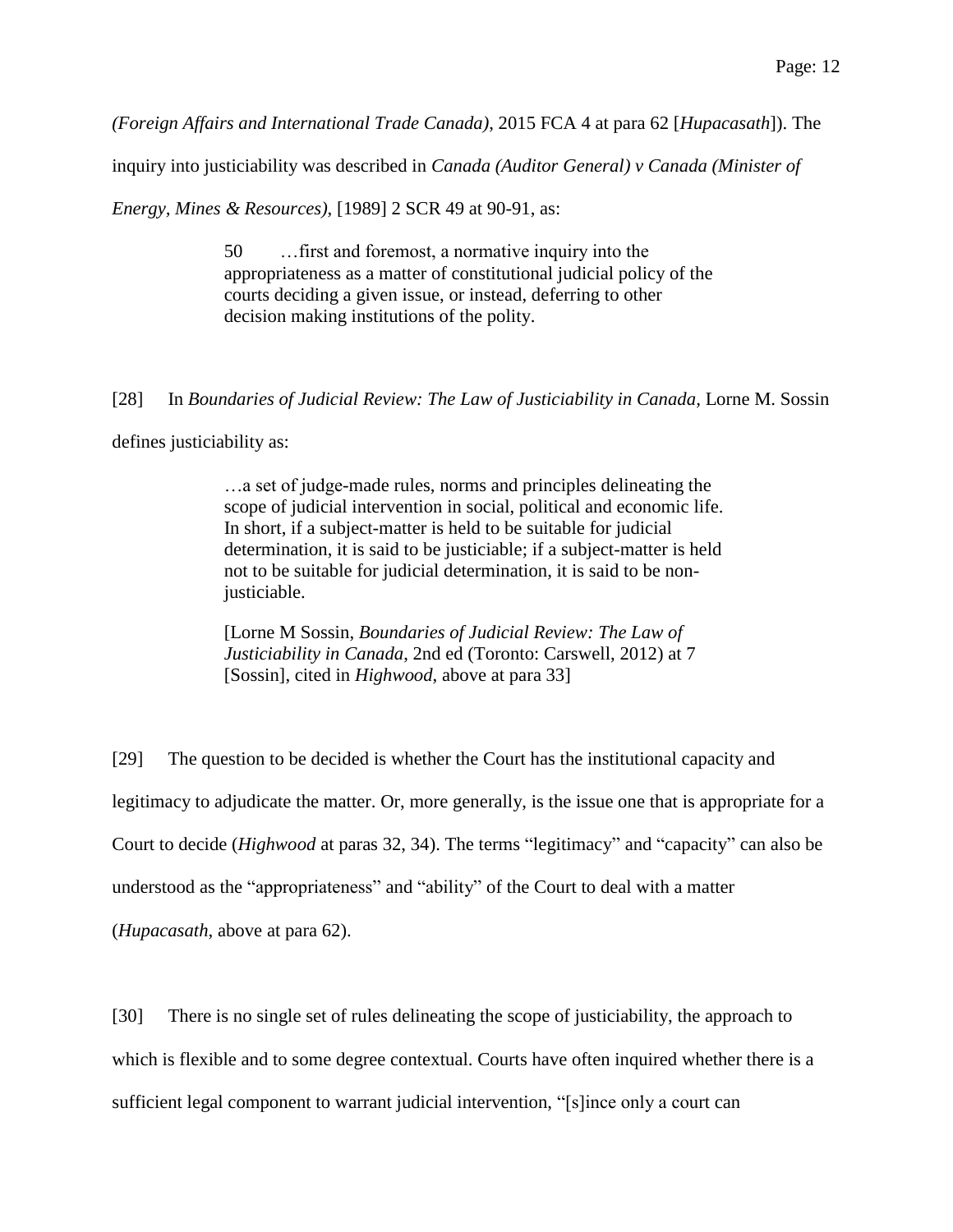authoritatively resolve a legal question, its decision will serve to resolve a controversy or it will have some other practical significance" (*Highwood* at para 34; *Reference Re Canada Assistance Plan (BC)*, [1991] 2 SCR 525 at 546).

[31] In determining whether it has the institutional capacity and legitimacy to adjudicate the matter, the Supreme Court in *Highwood* provides that a Court should consider that the matter before it "would be an economical and efficient investment of judicial resources to resolve, that there is a sufficient factual and evidentiary basis for the claim, that there would be an adequate adversarial presentation of the parties' positions and that no other administrative or political body has been given prior jurisdiction of the matter by statute" (Sossin, above at 294, cited in *Highwood* at para 34).

## (b) **Novelty or Complexity of the Claim**

[32] The parties agree that simply because a cause of action is novel or complex *per se* does not make it non-justiciable or without merit. While this Court is not dissuaded by the complexity of the matter or the novelty of the claim, neither can these factors permit judicial involvement in subject matters where the Court does not have institutional legitimacy or capacity. The importance of a societal issue cannot extend the boundaries of a Court's role within Canada's constitutional framework (*Tanudjaja*, above at para 35):

> 35 I add that complexity alone, sensitivity of political issues, the potential for significant ramifications flowing from a court decision and a preference that legislatures alone deal with a matter are not sufficient on their own to permit a court to decline to hear a matter on the ground of justiciability: see, for example, Chaoulli, at para. 107. *Again, the issue is one of institutional competence*. *The question is whether there is a sufficient legal component to anchor the analysis*.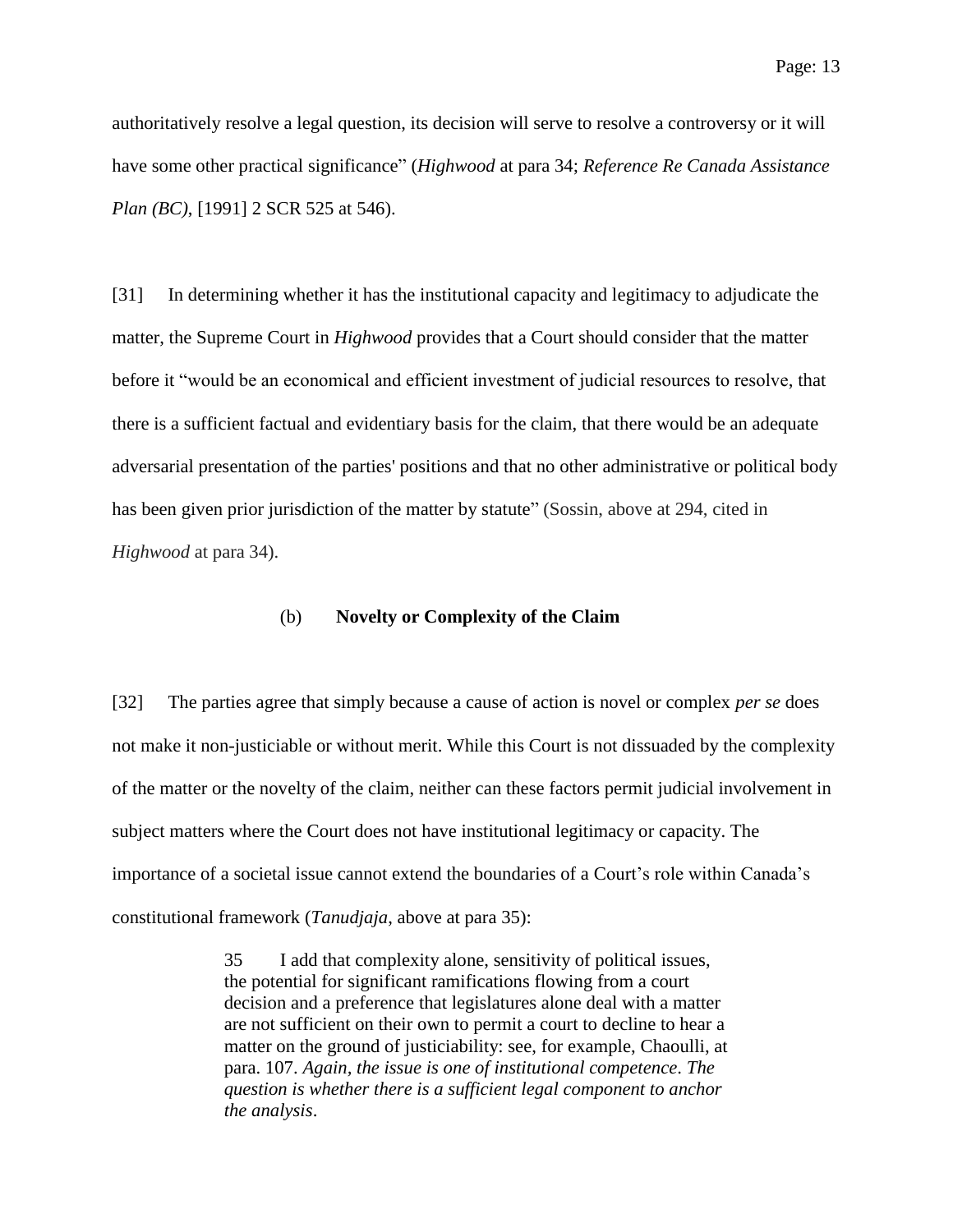# [Emphasis added]

# (c) **Policy and Political Questions**

[33] Policy and political questions are not a bar to judicial involvement, however, "[s]ome questions are so political that courts are incapable or unsuited to deal with them, or should not deal with them in light of the time-honoured demarcation of powers between the courts and other branches of government" (*Hupacasath* at para 62). Questions in the realm of policy and political issues must be demonstrably unsuitable for adjudication (Sossin at 162):

> Political questions, therefore, must demonstrably be unsuitable for adjudication. These will typically involve moral, strategic, ideological, historical or policy considerations that are not susceptible to resolution through adversarial presentation of evidence or the judicial process. Justiciable questions and political questions lie at opposing ends of a jurisdiction spectrum.

[34] To engage the Court's adjudicative functions, the question must be one that can be resolved by the application of law.

[35] It is within the Court's role to consider the constitutionality of government action and the accountability of the executive in light of the supremacy of the Constitution, including the *Charter*. *Charter* cases have been considered justiciable, regardless of the nature of government action, be it an exercise of Crown prerogative or otherwise (*Hupacasath* at paras 61, 70).

[36] Several cases discuss the crystallization of a policy or political issue into a justiciable one, as it relates to a Court's role in upholding constitutional supremacy. The Supreme Court in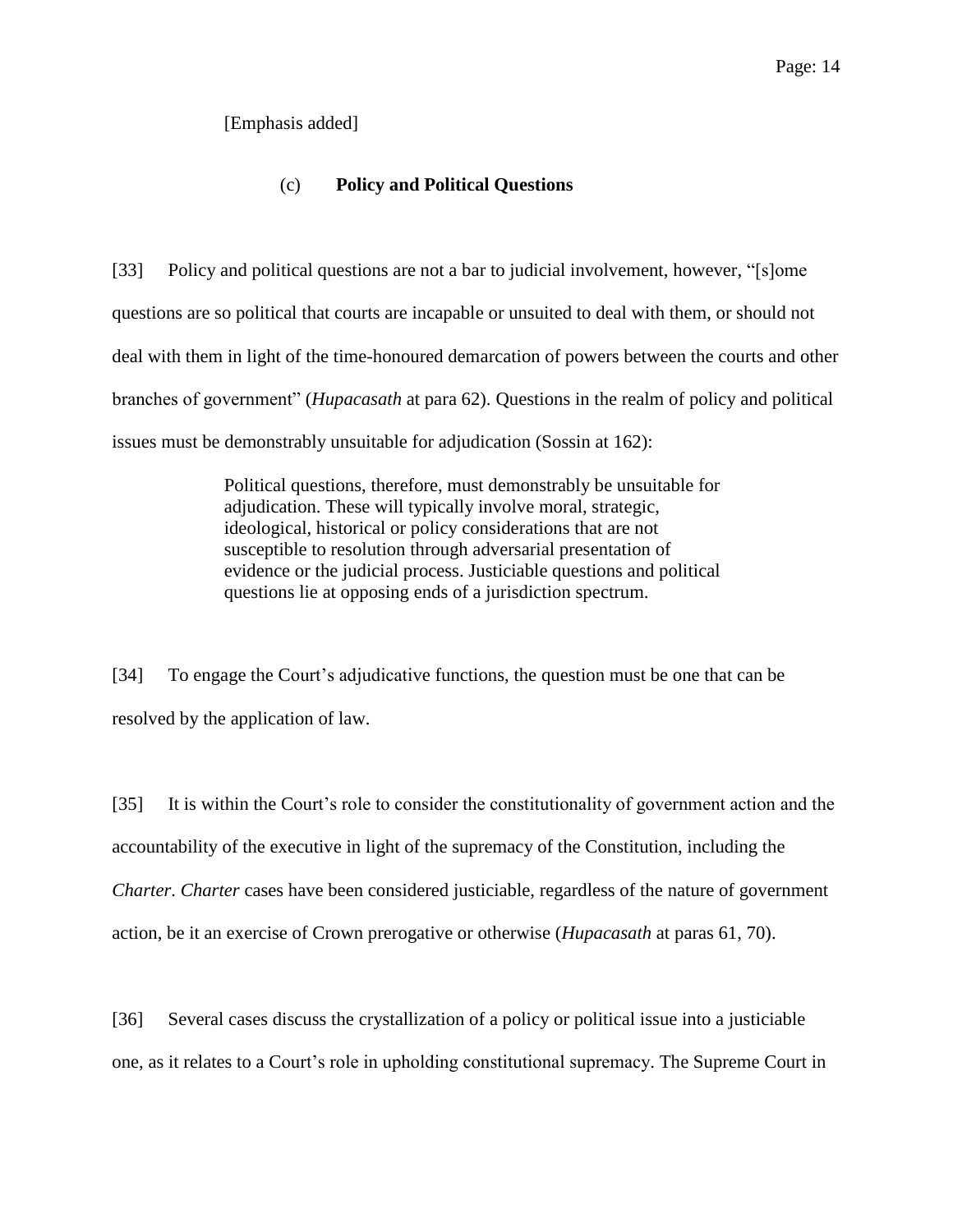*Canada (Attorney General) v PHS Community Services Society*, 2011 SCC 44 at paragraph 105

[*PHS*], states:

105 The issue of illegal drug use and addiction is a complex one which attracts a variety of social, political, scientific and moral reactions. There is room for disagreement between reasonable people concerning how addiction should be treated. *It is for the relevant governments, not the Court, to make criminal and health policy. However, when a policy is translated into law or state action, those laws and actions are subject to scrutiny under the Charter*… The issue before the Court at this point is not whether harm or abstinence-based programmes are the best approach to resolving illegal drug use. It is simply whether Canada has limited the rights of the claimants in a manner that does not comply with the *Charter*.

[Emphasis added]

[37] The Supreme Court in *Chaoulli v Quebec (Attorney General)*, 2005 SCC 35 at paragraph

107 [*Chaoulli*], in a different context found:

107 *While the decision about the type of health care system Quebec should adopt falls to the Legislature of that province, the resulting legislation, like all laws, is subject to constitutional limits, including those imposed by s. 7 of the Charter*. The fact that the matter is complex, contentious or laden with social values does not mean that the courts can abdicate the responsibility vested in them by our Constitution to review legislation for Charter compliance when citizens challenge it…

[Emphasis added]

[38] Policy choices must be translated into law or state action in order to be amenable to

*Charter* review and otherwise justiciable.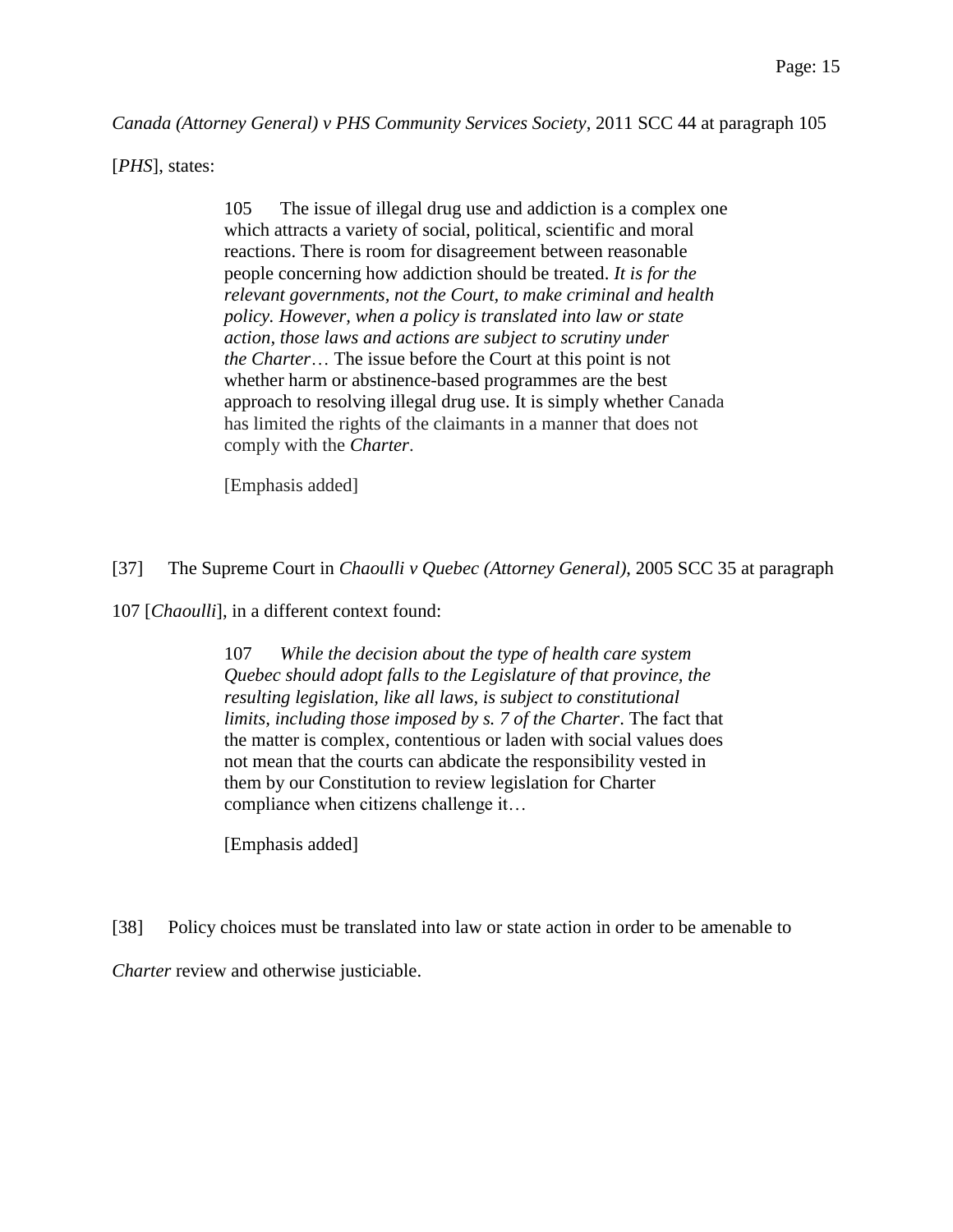## (3) Justiciability of the *Charter* claims

[39] The Plaintiffs argue that their claim is systemic and complex in nature. However, this should not render their claim non-justiciable. Asking this Court to declare the Defendants' conduct to be unconstitutional, it is argued, is justiciable and well within the institutional legitimacy and capacity of the Courts. There is no issue as to institutional capacity because the Courts are well equipped to handle complexity, which in this case is based on scientific data and the assessment of that data. Furthermore, an underlying social or policy context is not an impediment to a Court's legitimacy. The Plaintiffs further argue that their case is narrow in formulation, in that they are not asking this Court to review each independent action and inaction on the part of the Defendants, but rather to assess the cumulative effects of GHG emissions occurring from that conduct. Without considering the totality of the Defendants' conduct, Canada's contribution to global warming would be evasive of review.

[40] The Plaintiffs' position fails on the basis that there are some questions that are so political that the Courts are incapable or unsuited to deal with them. These include questions of public policy approaches – or approaches to issues of significant societal concern. As found in *PHS*, above at paragraph 105, and *Chaoulli*, above at paragraph 107, to be reviewable under the *Charter*, policy responses must be translated into law or state action. While this is not to say a government policy or network of government programs cannot be subject to *Charter* review, in my view, the Plaintiffs' approach of alleging an overly broad and unquantifiable number of actions and inactions on the part of the Defendants does not meet this threshold requirement and effectively attempts to subject a holistic policy response to climate change to *Charter* review.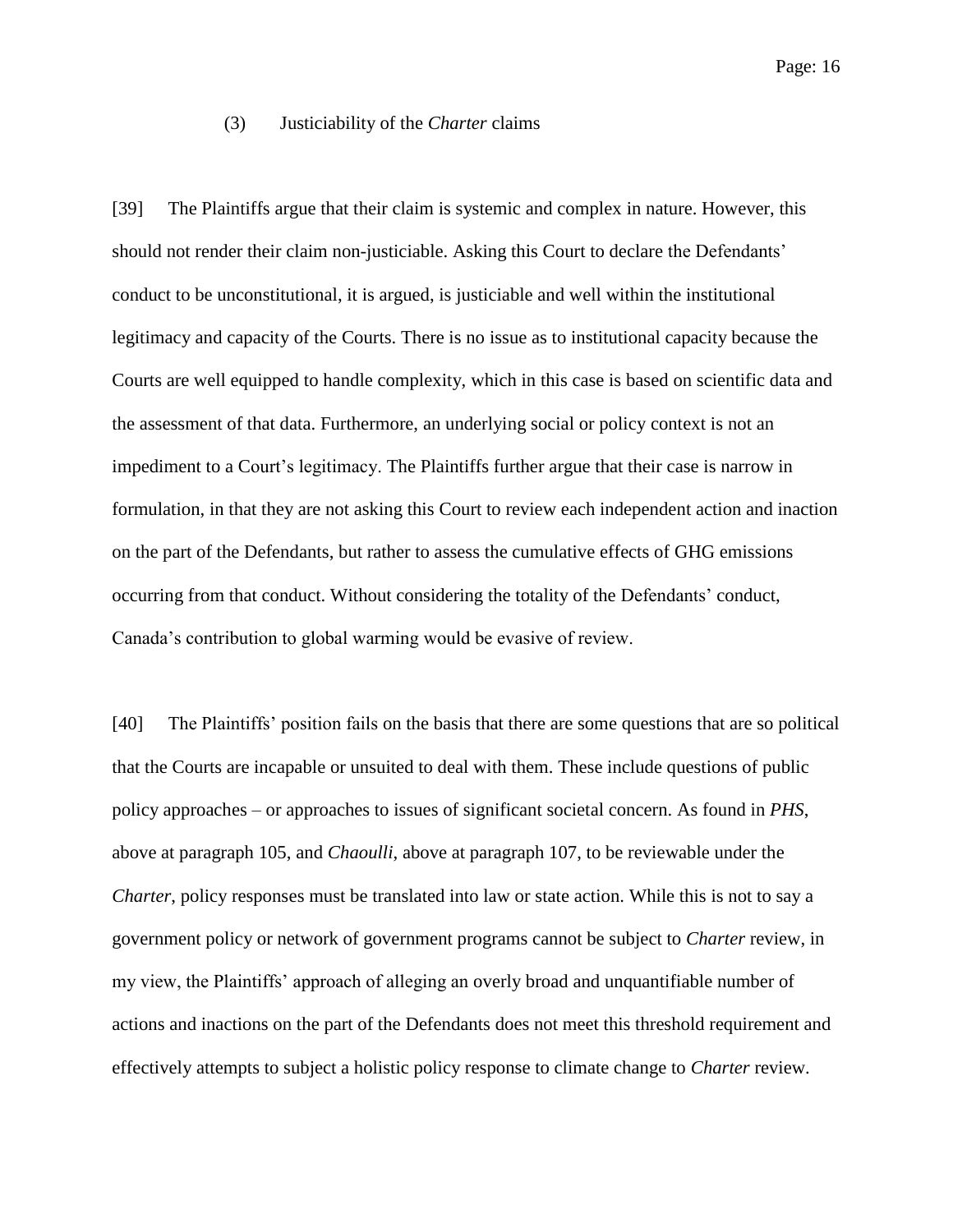[41] My finding on justiciability is supported both by the undue breadth and diffuse nature of the Impugned Conduct and the inappropriate remedies sought by the Plaintiffs.

### (a) **Breadth of the Impugned Conduct**

[42] As described above, the Impugned Conduct refers broadly to categories of the Defendants' actions and inactions, including Canada's participation in various industries and its causation of, contribution to and allowance of GHG emissions incompatible with a Stable Climate System. These categories are somewhat sub-categorized throughout the Statement of Claim, through descriptions of a broad range of activities, as identified above.

[43] The diffuse nature of the Impugned Conduct, as described by the Plaintiffs, has effectively put the entirety of Canada's policy response to climate change in issue. The Plaintiffs adamantly disagree with this characterization. In their Written Representations, they attempt to clarify their claim, suggesting that they are asking this Court to review the cumulative effects of GHG emissions, not each and every law or state action that underpins these emissions. I find this position to be problematic, as the purpose of *Charter* review is to ensure the constitutionality of laws and state action. The Plaintiffs' position undermines this function of *Charter* review, if assessments of *Charter* infringement cannot be connected to specific laws or state action.

[44] Moreover, the diffuse nature of the claim that targets all conduct leading to GHG emissions cannot be characterized in a way other than to suggest the Plaintiffs' are seeking judicial involvement in Canada's overall policy response to climate change. There is little difference between the choices the Defendants make in relation to addressing climate change and other policy choices the Courts have consistently recognized as falling more appropriately within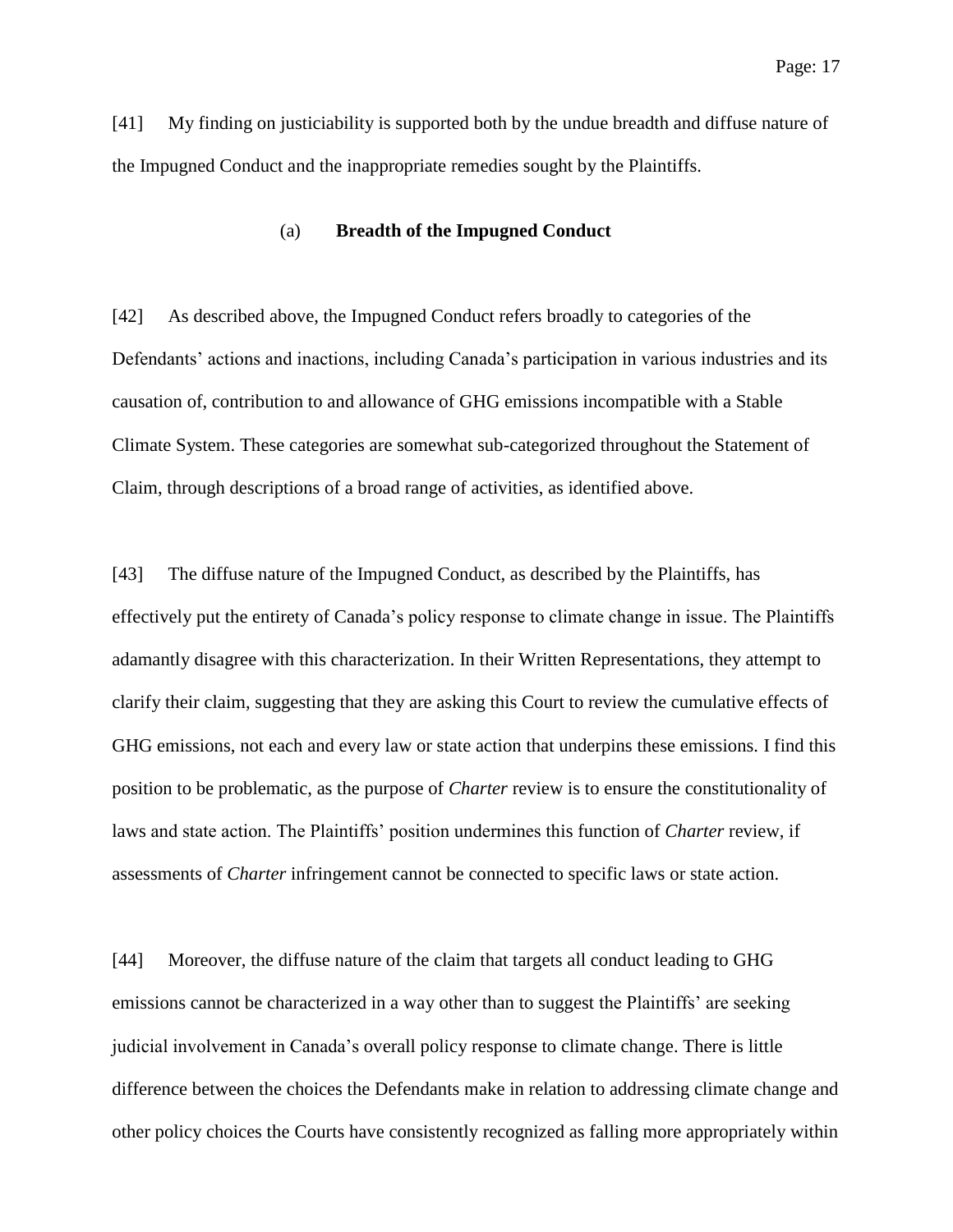Page: 18

the sphere of the other branches of government. These include choices in relation to the type of healthcare system (*Chaoulli* at para 107), approaches to illegal drug use and addiction (*PHS* at para 105), limits on how and where prostitution may be conducted (*Canada (Attorney Genera) v Bedford*, 2013 SCC 72 at para 5), addressing physician-assisted death (*Carter v Canada (Attorney General)*, 2015 SCC 5 at para 98) and the prioritization of homeless and inadequate housing (*Tanudjaja* at para 33). These are all important societal issues, the decisions in relation to which fall more appropriately on the legislative and executive branches of government. They attract a variety of social, political, scientific and moral reactions. There is room for disagreement between reasonable people about how these issues should be addressed (*PHS* at para 105).

[45] However, when policy choices are translated into law or state action, that resulting law or state action must not infringe the constitutional rights of the Plaintiffs. As such, it is the specific law or state action – or possibly a network thereof – that is subject to *Charter* review and that forms the basis upon which the rest of the *Charter* analysis can occur. "A challenge to a particular law or particular application of such law is an archetypal feature of *Charter* challenges under s. 7 and s. 15" (*Tanudjaja* at para 22).

[46] The Plaintiffs do not plead definable law or state action in issue, or for that matter a network in respect thereof. I agree with the statement made by the Ontario Court of Appeal in *Tanudjaja*, that it is not the case that a Court could never consider the constitutionality of a network of programs. In fact, Courts have already considered the constitutionality of a network of laws in some cases. For example, in *Bedford*, the Supreme Court considered three impugned provisions that prevented prostitutes from implementing certain safety measures (*Bedford*, above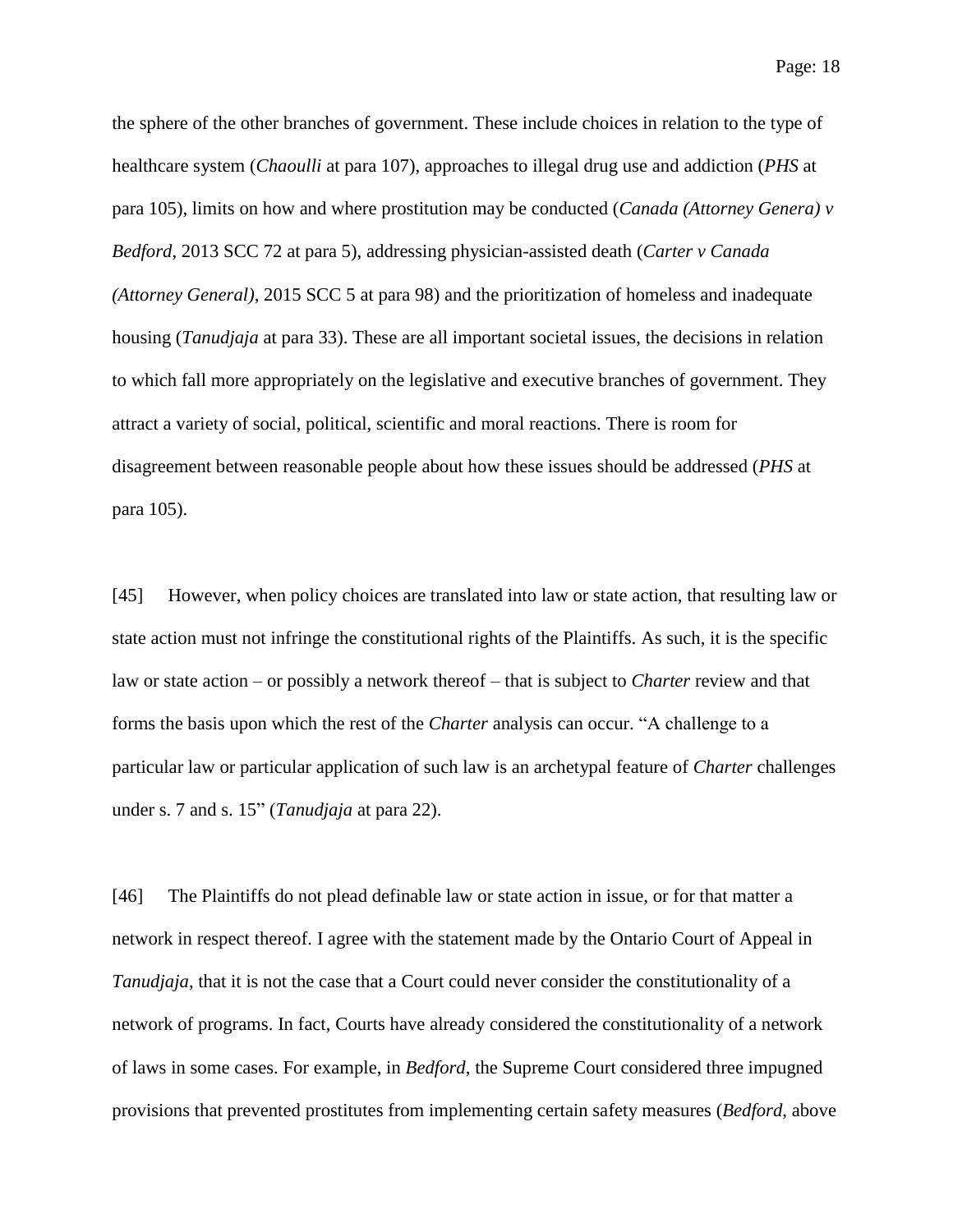at para 6). My concern is not that the Plaintiffs are asking this Court to consider a network of Canada's actions and inactions related to climate change, but with the undue breadth and diffuse nature of that network, which puts Canada's overall policy choices at issue.

[47] The Plaintiffs rely on *Youth Environment v Attorney General of Canada*, 2019 QCCS 2885 [*Youth Environment*] as a case which demonstrates that "constitutional claims about climate action are justiciable". The claimants in *Youth Environment* argued that Canada's failure to set appropriate GHG emission reduction targets, and to meet the targets that had been set, amounted to a violation of rights, including those under the *Charter*. The Quebec Superior Court in *Youth Environment* was clear it was not prepared to find the claim "unjusticiable" at the certification stage of the action (*Youth Environment*, above at para 71). This case is not binding on this Court and I remain unpersuaded of its assistance, considering the differences in the breadth of conduct alleged in *Youth Environment* and in the current case.

[48] As it relates to the evasiveness of review, my comments above are not to be taken as suggesting that the Defendants should not be responsible or unaccountable in addressing climate change. The Defendants acknowledge that climate change posses a serious societal issue of our times, requiring responsiveness from all stakeholders. However, justiciability is an important underpinning of Canada's constitutional framework and this Court cannot circumvent its constitutional boundaries of the subject matter pleaded on the sole basis that the issue in question is one of societal importance, no matter how critical climate change is and will be to Canadians' health and well-being, which is acknowledged.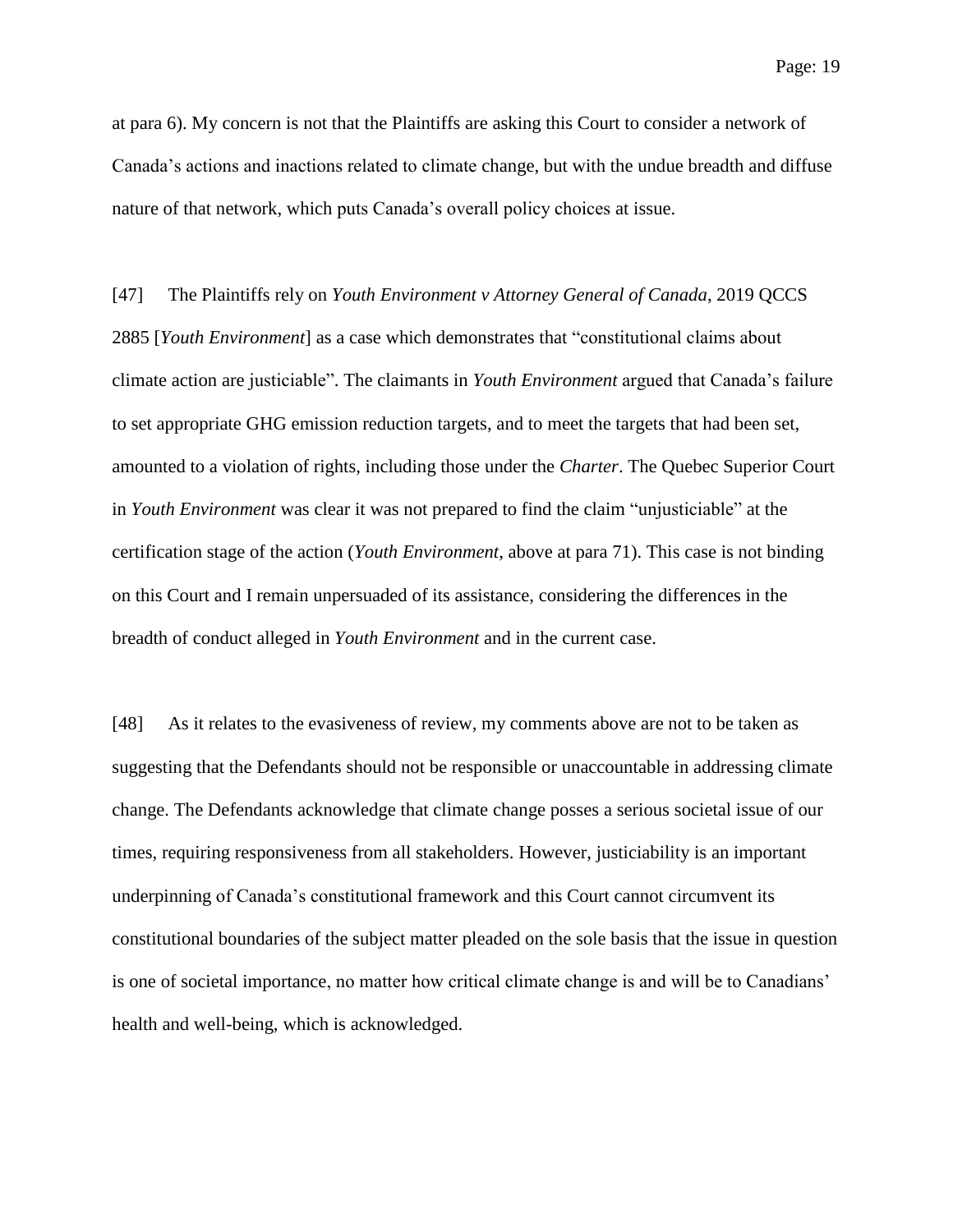#### (b) **Remedies**

[49] The Plaintiffs ask for various forms of relief at paragraph 222 of their Statement of Claim. They provide that the relief sought is within the bounds of justiciable orders, as they are all "conventional" legal remedies to correct breaches of sections 7 and 15 of the *Charter*, or are otherwise appropriate in relation to the "public trust doctrine", if this cause of action is found to exist at common law or an unwritten constitutional principle.

[50] While the *Charter* remedies have the air of *prima facie* legal remedies, the Plaintiffs fail to consider that the overall context of the relief sought, in relation to the undue breadth of the claim, pushes this Court into a role outside the confines imposed by justiciability. In this respect, I agree with the Defendants that while the availability of *Charter* remedies are broad, the proposed remedies in this case are not legitimate within the framework of Canada's constitutional democracy.

[51] The first order proposed by the Plaintiffs, asking this Court to declare that the Defendants have a common law and constitutional obligation to act in a manner compatible with maintaining a Stable Climate System, is unrelated to the constitutionality of the Impugned Conduct. Even if this was the case, the breadth of the Impugned Conduct effectively means that the Plaintiffs are seeking a legal opinion on the interpretation of the *Charter*, in the absence of clearly defined law or state action that brings the *Charter* into play (*Borowski v Canada (Attorney General)*, [1989] 1 SCR 342 at 365).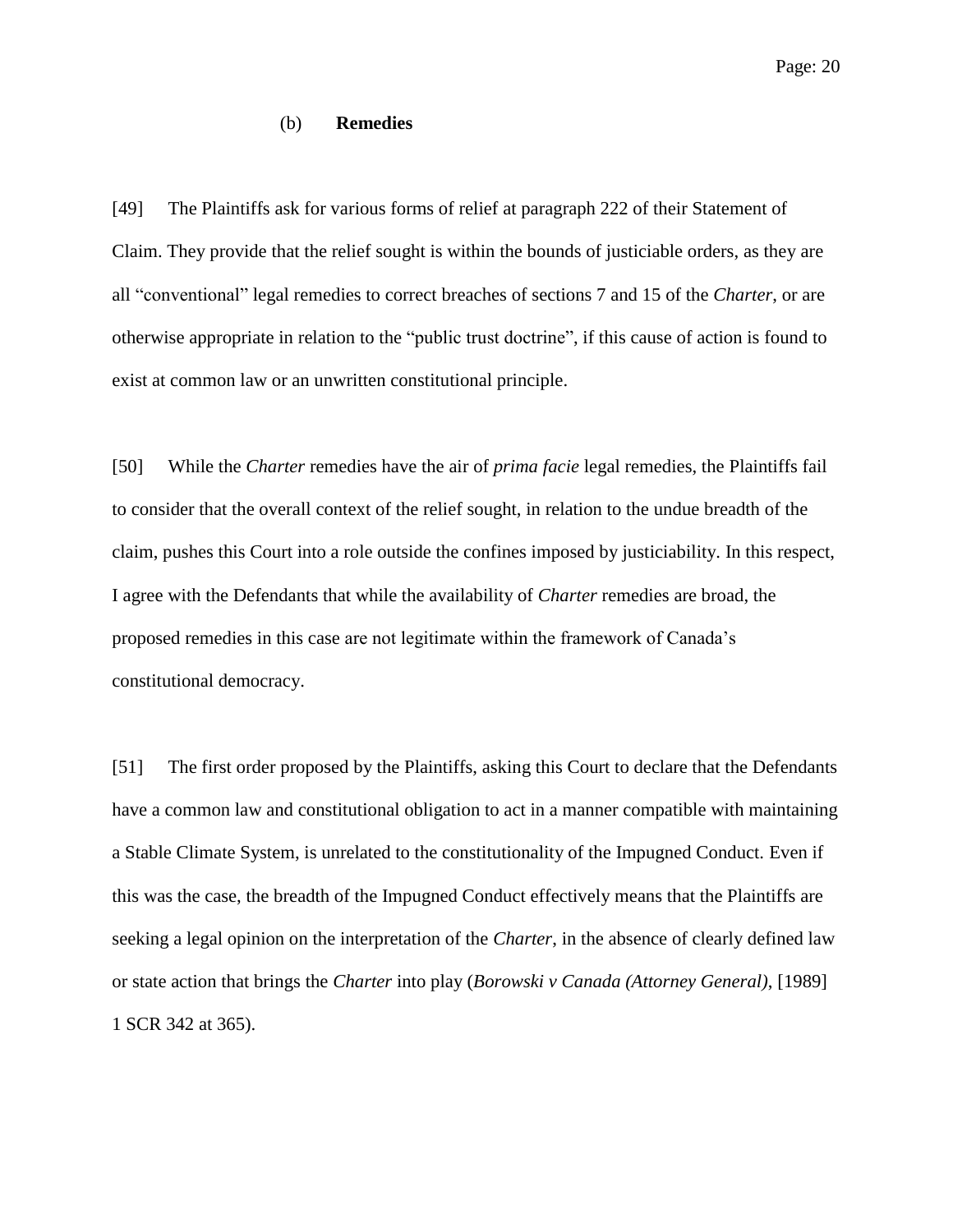[52] The declaratory relief related to a finding that the Plaintiffs' section 7 and section 15 *Charter* rights have been unjustifiably infringed, as well as that the Defendants are in breach of the public trust doctrine, does not address the underlying harms created by law or state action. The breadth of the Impugned Conduct subject to review effectively asks this Court to take on a public inquiry role, whereby it determines whether or not the Defendants' overall approach to climate change is effective.

[53] The proposed remedies include that this Court require action on the part of the Defendants to prepare an accounting of GHG emissions and to develop and implement an enforceable climate recovery plan, as well as retain supervision of the Defendants' compliance in relation to these orders. These remedies are similar to the wide-ranging remedies sought at paragraph 15 of *Tanudjaja*, including declarations, mandatory orders and supervision. The Ontario Court of Appeal in *Tanudjaja* was of the view that (at para 34):

> 34 Were the court to confine its remedy to a bare declaration that a government was required to develop a housing policy, that would be so devoid of content as to be effectively meaningless. To embark, as asked, on judicial supervision of the adequacy of housing policy developed by Canada and Ontario takes the court well beyond the limits of its institutional capacity…

[54] These considerations are also applicable in the current case. This Court, in *Friends of the Earth*, found the evaluation of the content of a climate change plan to be non-justiciable (*Friends of the Earth v Canada (Governor in Council)*, 2008 FC 1183 at paras 34-36, aff'd 2009 FCA 297, leave to appeal to SCC refused, 33469 (25 March 2010)). Although this finding was based on this Court's interpretation of the *Kyoto Protocol Implementation Act*, it suggests that the remedies in the context of climate change must be carefully circumscribed to the appropriate separation of powers.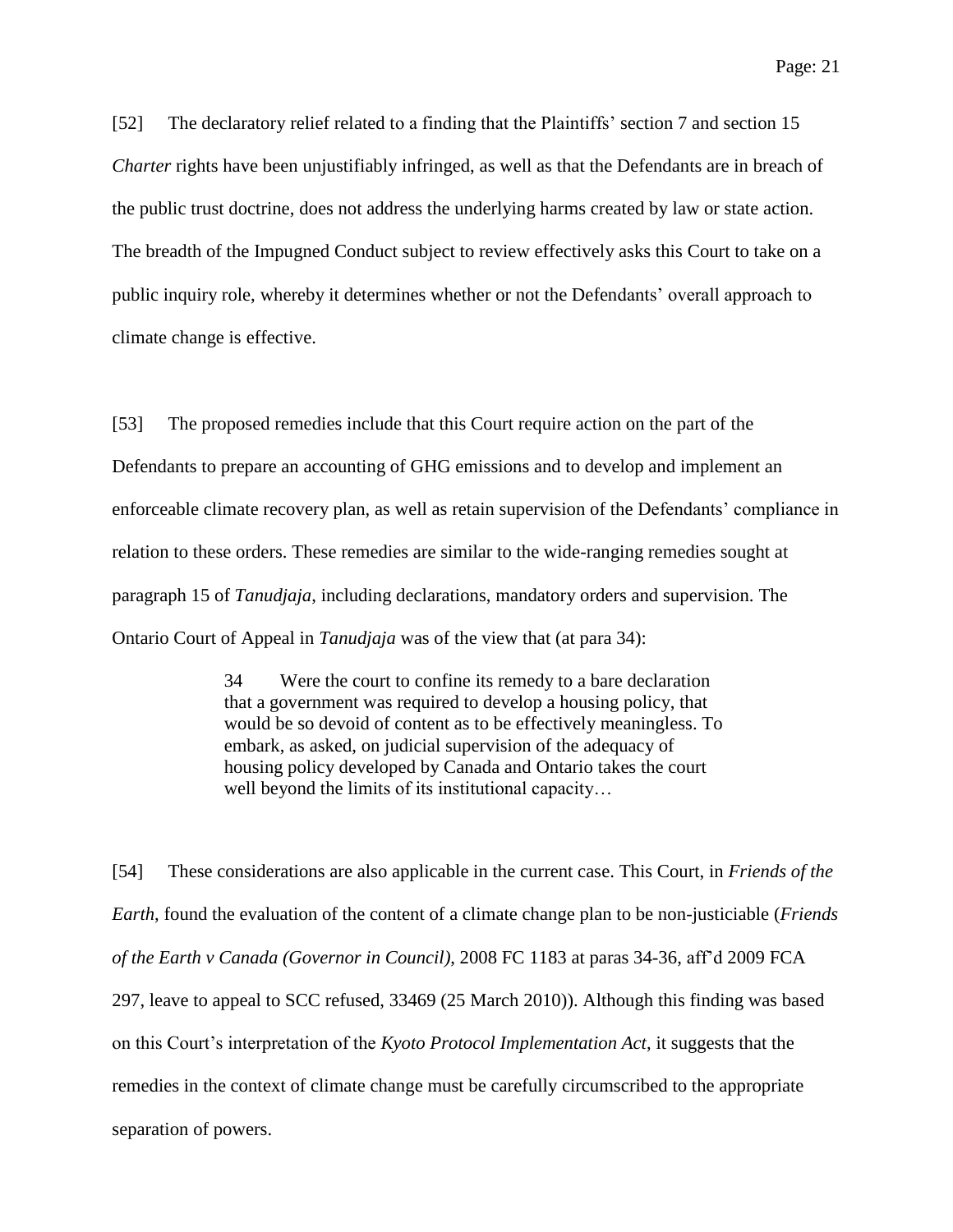Page: 22

[55] The Plaintiffs are seeking an order requiring the Defendants to develop and implement an enforceable climate recovery plan, without specifying the specific content of that plan. Instead, they specify the method for devising such a plan, which involves a comprehensive accounting of Canada's GHG emissions and the alignment of the "enforceable" climate recovery plan with Canada's fair share of the global carbon budget plan. This remedy is devoid of content and meaning in addressing the Plaintiffs' alleged rights, if violated. Further, it poses an incursion into the policy-making functions of the executive and legislative branches by requiring specific standards that the climate recovery plan must meet, including that it be compatible with maintaining a Stable Climate System and the protection of Public Trust Resources.

[56] An appropriate and just remedy in the context of a *Charter* claim "must employ means that are legitimate within the framework of our constitutional democracy" (*Doucet-Boudreau v Nova Scotia (Minister of Education)*, 2003 SCC 62 at para 56 [*Doucet-Boudreau*]). While I agree with the Plaintiffs that novel and creative remedies may be warranted in order to be responsive to the needs of a given case, this is not such a case. In *Doucet-Boudreau*, the Supreme Court considered the decision of a trial judge who ordered a provincial government to do its best to build French-language schools within a set timeframe. The trial judge declared himself competent to hear reports on the efforts. The orders were made in light of section 23 of the *Charter*, which provides for language rights, and the supervisory jurisdiction was limited. I find the context in *Doucet-Boudreau* to be distinguishable from the current case.

(4) Justiciability of the Public Trust Doctrine

[57] I do not find that the justiciability arguments relied upon by the Defendants apply in the same manner to the public trust doctrine. In relation to this particular claim, the Plaintiffs are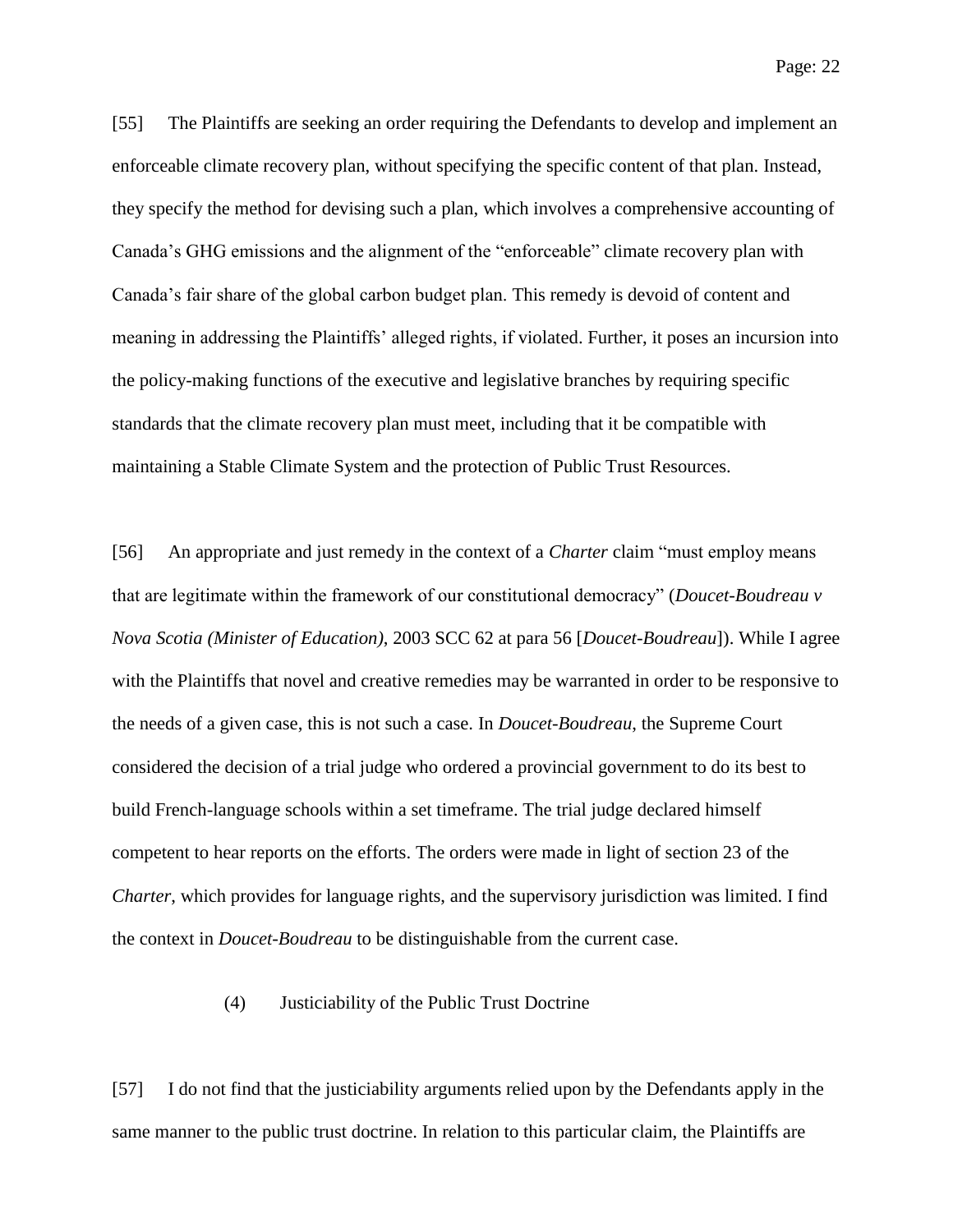seeking that this Court recognize the existence of a *sui generis* doctrine, in which the Defendants have obligations to protect and preserve various identified inherently public resources, within the jurisdiction of the federal government.

[58] The existence of the public trust doctrine at common law or as an unwritten constitutional principle is clearly a legal question, which the Courts can resolve. This question does not engage the same considerations in relation to the constitutional demarcation of powers and there is no policy or political context or component to the claim. The novelty of the doctrine is not a bar to its justiciability. The real question in relation to this particular claim is whether such a doctrine discloses a reasonable cause of action or has a reasonable prospect of success.

# D. *Reasonable Cause of Action*

(1) Conclusion on whether the Statement of Claim Discloses a Reasonable Cause of Action

[59] Even if I am wrong on the question of justiciability, I find that the Statement of Claim does not disclose a reasonable cause of action. For the reasons that follow, on the basis of the pleadings, the facts of which are taken to be true, both the section 7 and section 15 *Charter* claims, as well as the claim in relation to the public trust doctrine, have no reasonable prospect of success. Specifically, the undue breadth and diffuse nature of the Impugned Conduct cannot sustain a section 7 *Charter* analysis. The Plaintiffs have failed to disclose a distinction on the basis of state action or law, required for the purposes of a section 15 *Charter* analysis. Moreover, the existence of the public trust doctrine, as pleaded by the Plaintiffs, is not supported in Canadian law.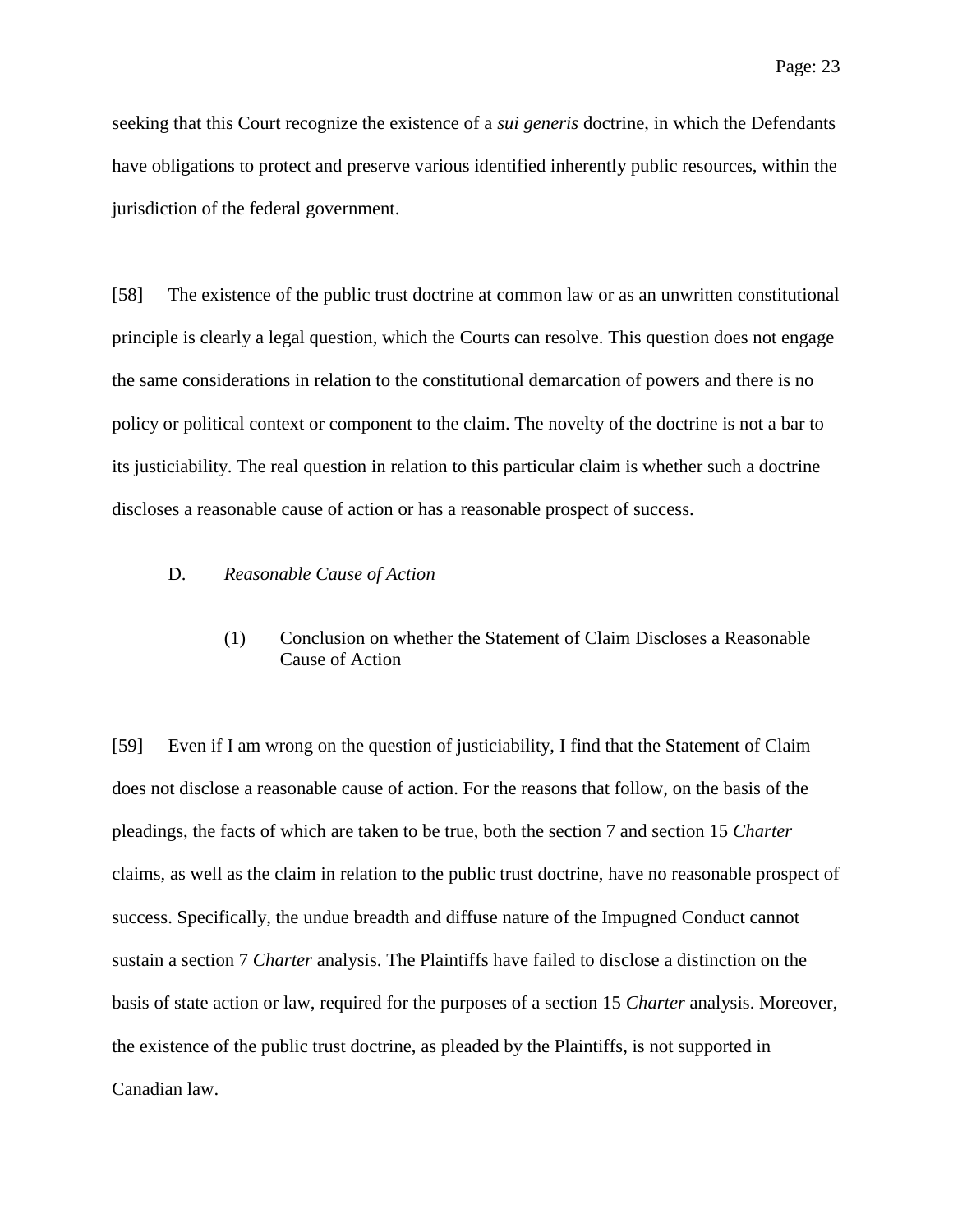# (2) Section 7 of the *Charter*

[60] To establish a section 7 *Charter* infringement, the Plaintiffs are required to demonstrate that: (1) the legislation or state action interferes with, or deprives them of, their life, liberty or security of the person; and (2) once they have established that section 7 of the *Charter* is engaged, they must show that the deprivation in question is not in accordance with the principles of fundamental justice (*Carter*, above at para 55).

[61] The test on a motion to strike operates on the assumption that the claim will proceed through the Court system in the usual way (*Imperial Tobacco* at para 25). The Defendants argue that: (1) there is no reasonable cause of action because section 7 of the *Charter* does not confer positive rights, requiring Canada to enact, fund and enforce climate change policies consistent with the Plaintiffs' standards; (2) the claim is speculative and incapable of proof; and (3) the Defendants have also brought into issue the breadth of the Impugned Conduct, which does not disclose a discrete law, state action or network thereof as the foundation for a section 7 *Charter* analysis. I find that the claim discloses no reasonable prospect of success on the basis of this third reason. However, I will nonetheless address each argument the Defendants have raised.

#### (a) **Impugned Law or State Action**

[62] In my view, the section 7 *Charter* claim fails to disclose a reasonable cause of action because the undue breadth and diffuse nature of the Impugned Conduct cannot sustain a section 7 *Charter* analysis. As identified in *Tanudjaja*, a challenge to a *particular* law or application thereof is an archetypal feature of section 7 *Charter* challenges.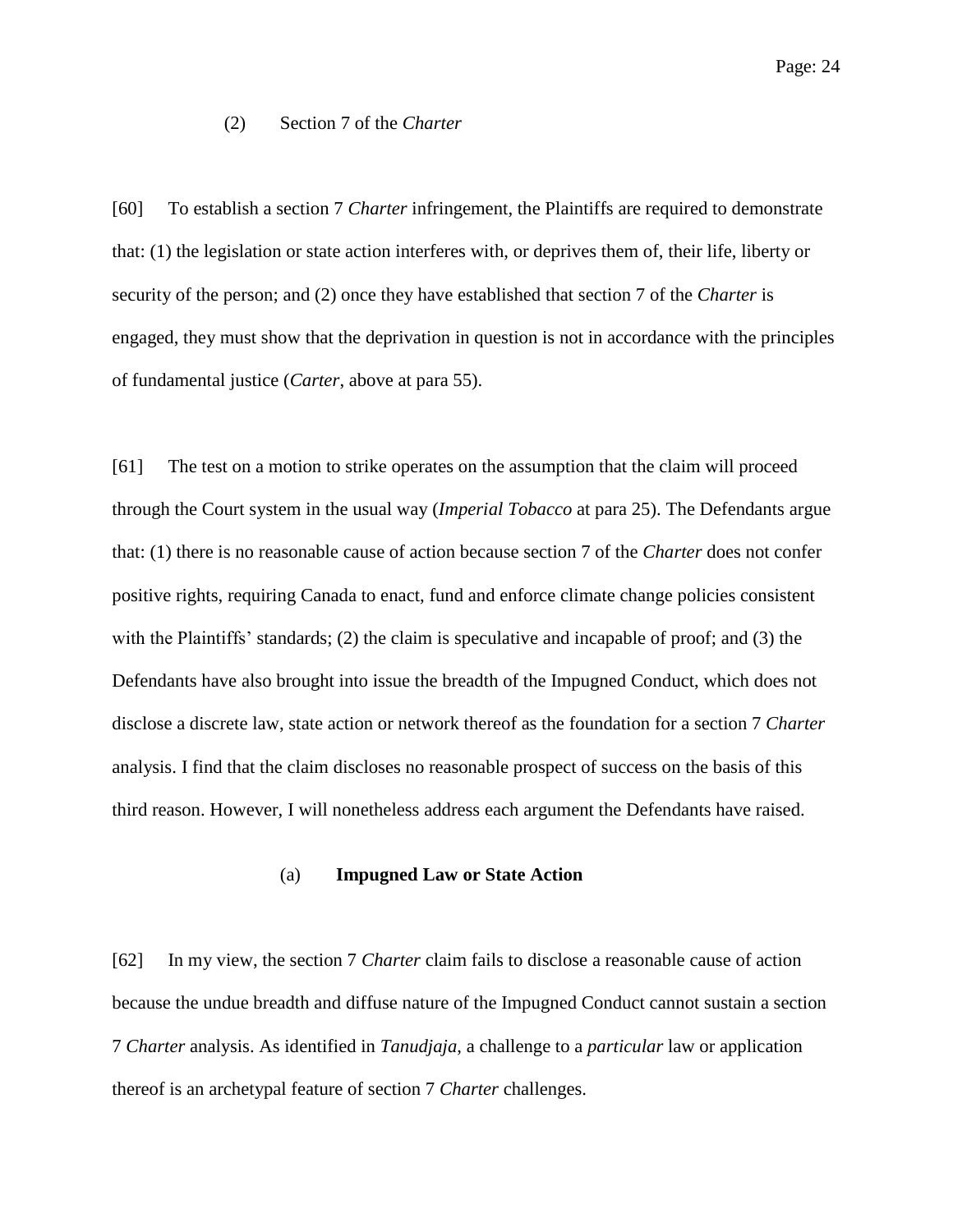[63] As discussed above, while I would be prepared to find that a network of laws or state action could be reviewable under section 7 of the *Charter*, it is the diffuse and unconstrained nature of the proposed Impugned Conduct that fails to provide an anchor for the analysis in this case. As such, the claim has no reasonable prospect of success under section 7 of the *Charter*.

[64] While this finding forms the basis for striking the section 7 *Charter* claim, I will address the additional arguments of the Defendants below.

## (b) **Positive Rights**

[65] While no longer determinative, I will offer some comments in regards to the Defendants' argument in relation to the positive rights framing of the section 7 *Charter* claim. I do not find this argument sufficient to find that the claim discloses no reasonable cause of action for the reasons below.

[66] The Defendants assert that the Plaintiffs' section 7 *Charter* claim discloses no reasonable cause of action because the claim is seeking recognition of positive rights to the climate change policies preferred by the Plaintiffs. Section 7 of the *Charter* does not instill positive obligations, rather it is premised on the finding of a deprivation resulting from law or state action. The Defendants further indicate that the Plaintiffs' claim is not consistent with an incremental step in the evolution of section 7 *Charter* interpretation and that there is allegedly a lack of special circumstances in this case that would allow for a positive rights framing.

[67] I am not prepared to find that the Plaintiffs would be unable to argue a negative rights claim or that they are otherwise barred from arguing a positive rights claim at this stage in the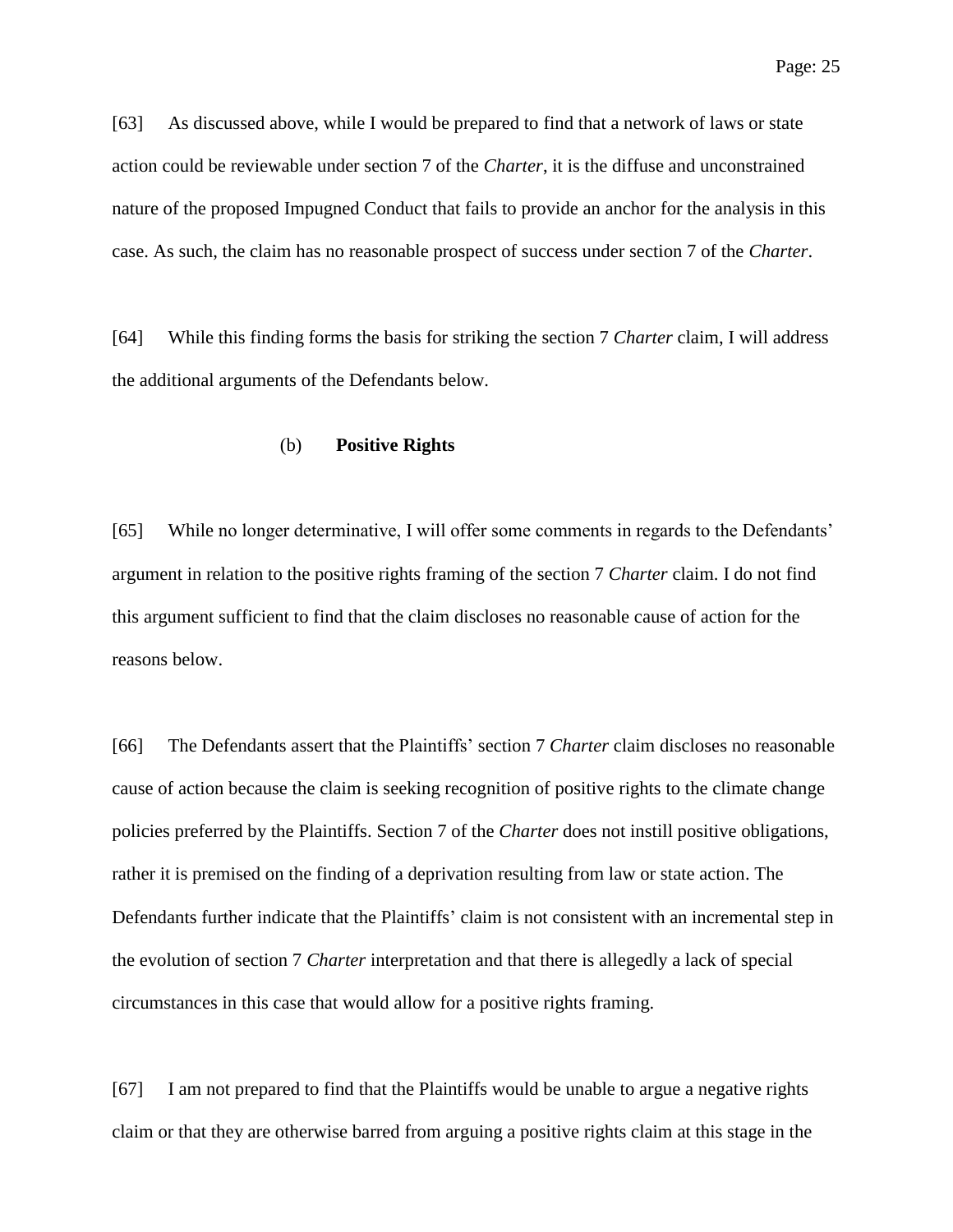proceedings. Therefore, this argument has not been accepted as an additional basis for striking the section 7 *Charter* claim.

[68] I am cognizant of the Plaintiffs' objection to this "positive rights" characterization of their claim. They are seeking to argue that the Impugned Conduct deprives them of a healthy climate and that both the actions and inactions of the Defendants have deprived them of a Stable Climate System. Considering the high threshold that must be met on a motion to strike, I am not prepared to characterize the Plaintiffs' claim as one that only engages positive rights.

[69] Additionally, the Plaintiffs have raised authorities to suggest that section 7 may be interpreted as engaging positive rights in appropriate cases. Notably, in *Gosselin v Quebec*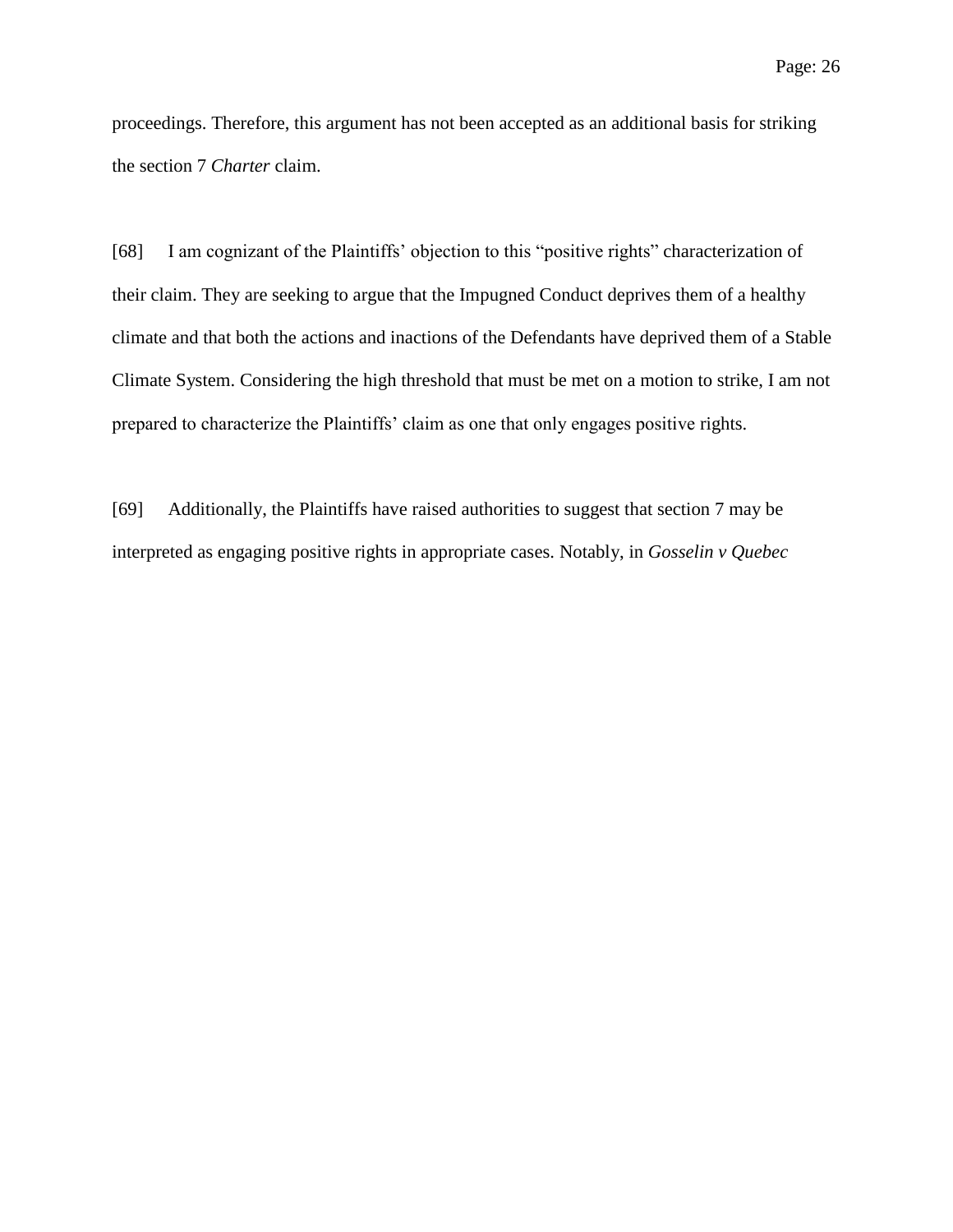*(Attorney General)*, 2002 SCC 84 at paragraphs 81-82 [*Gosselin*], Chief Justice McLachlin,

writing for the majority provided:

81 …Nothing in the jurisprudence thus far suggests that s. 7 places a positive obligation on the state to ensure that each person enjoys life, liberty or security of the person. Rather, s. 7 has been interpreted as restricting the state's ability to deprive people of these. Such a deprivation does not exist in the case at bar.

82 …The question therefore is not whether s. 7 has ever been or will ever be - recognized as creating positive rights. Rather, the question is whether the present circumstances warrant a novel application of s. 7 as the basis for a positive state obligation to guarantee adequate living standards.

[70] Furthermore, Justice Rennie, speaking for an unanimous Federal Court of Appeal in

*Kreishan v Canada (Citizenship and Immigration)*, 2019 FCA 223 at paragraph 139, stated:

139 I am cognizant of the fact that section 7 is not frozen in time, nor is its content exhaustively defined, and that it may, some day, evolve to encompass positive obligations — possibly in the domain of social, economic, health or *climate rights*…

[Emphasis added]

[71] The Plaintiffs further rely on a British Columbia Supreme Court decision, *Single Mothers' Alliance of BC Society v British Columbia*, 2019 BCSC 1427 at paragraph 112, as an example of when a section 7 *Charter* claim was not struck on the basis that section 7 of the *Charter* has not yet been interpreted to impose positive obligations. The British Columbia Supreme Court found that it should err on the side of permitting a novel, but arguable, case to proceed to trial.

[72] As found by the Supreme Court in *Gosselin*, "[i]t would be a mistake to regard s. 7 as frozen, or its content as having been exhaustively defined in previous cases" (*Gosselin*, above at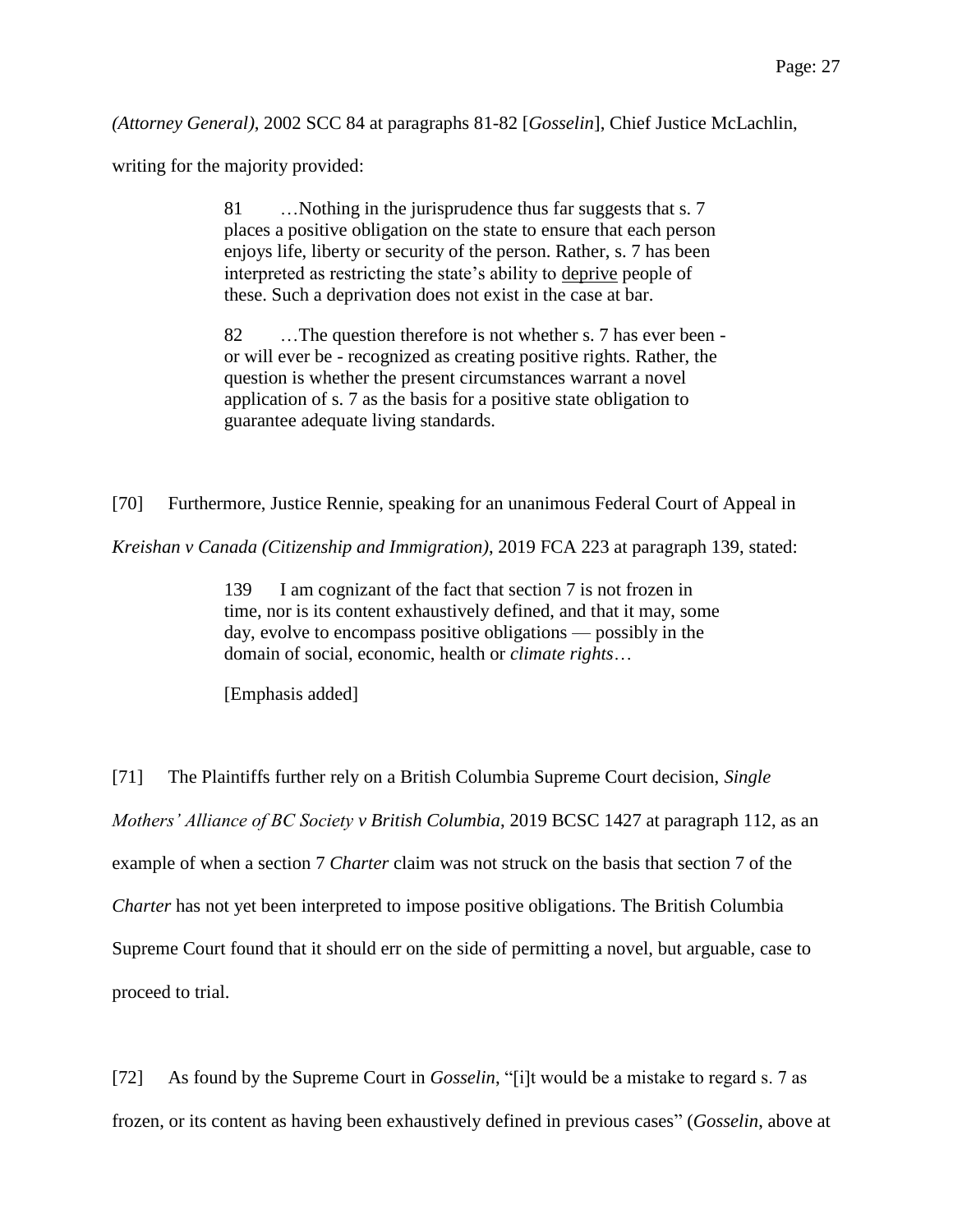para 82). In is within this context of *Charter* interpretation that the door has been opened for growth and expansion, within its natural limits, to potentially consider positive rights under section 7. The Plaintiffs have pleaded facts that may support the existence of "special circumstances". Within this context, I do not accept the Defendants' argument that the Plaintiffs' claim discloses no reasonable cause of action on this basis alone.

# (c) **Speculation**

[73] I will also address the Defendants' arguments in relation to the speculative nature of the section 7 *Charter* claim, although I have already determined that the section 7 *Charter* claim discloses no reasonable cause of action on the basis of the undue breadth and diffuse nature of the Impugned Conduct. For the reasons below, I do not agree with the Defendants' arguments on this narrow issue.

[74] The Defendants further allege that the *Charter* claims are speculative because they are incapable of proof, owed to the cumulative and global nature of climate change. Climate change is driven from historical and global human activities and requires a comprehensive, international approach to address. In this way, the Defendants liken the current case to *Operation Dismantle*, where a "sufficient causal link" could not be established. In *Operation Dismantle*, the Federal Cabinet's decision to approve cruise missile testing could not be linked to the result the appellants were alleging – the increased threat of nuclear war. This amounted to speculation, which could never be proven (*Operation Dismantle* at para 18).

[75] I cannot find that there is no reasonable prospect of success on the basis of the speculation arguments alone. Unlike the speculation inherent in the assumption in *Operation*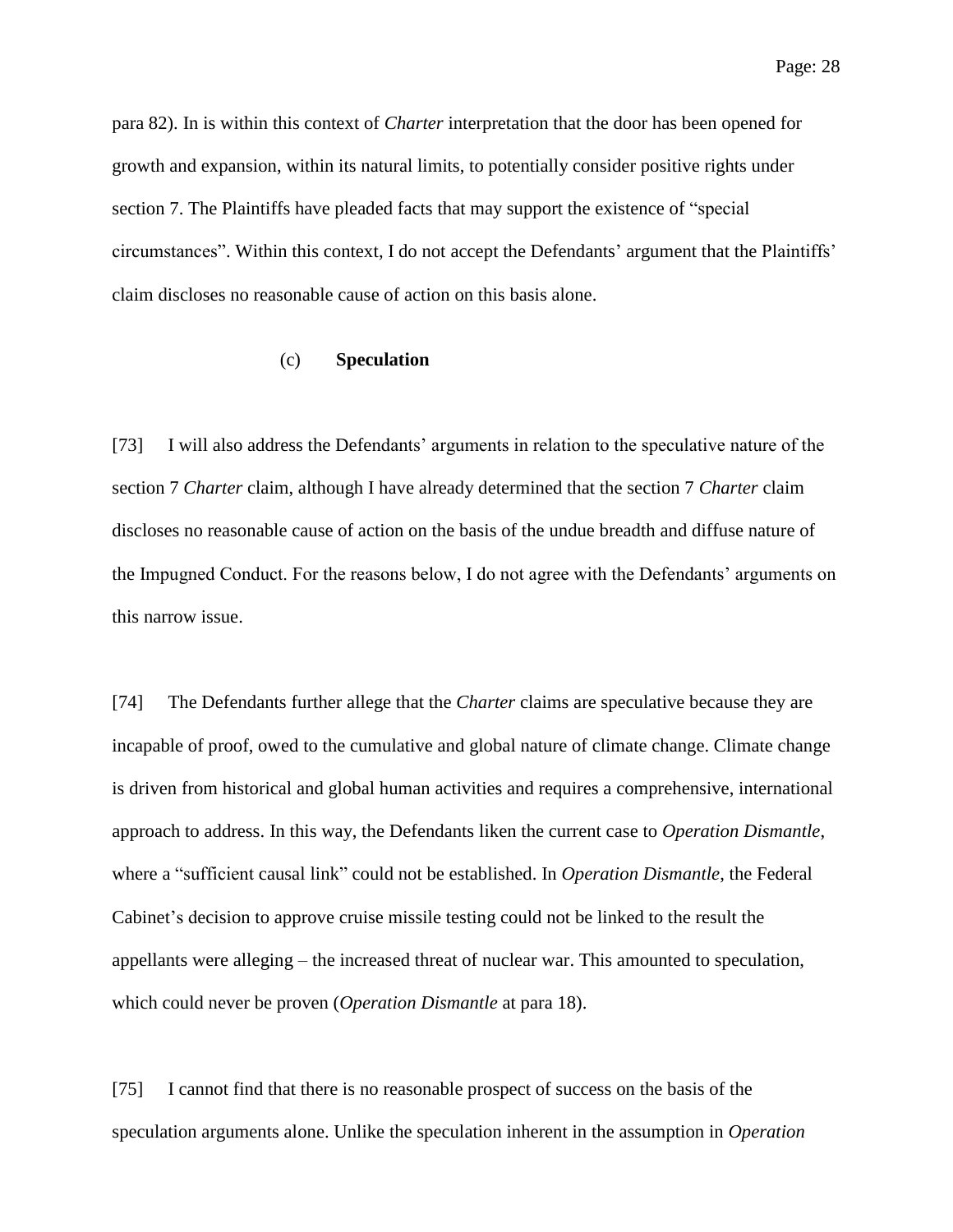*Dismantle* - that the reaction of foreign powers to cruise missile testing will increase the risk of nuclear war, the Plaintiffs in this case are alleging that Canada's role in climate change has led to the alleged harms. Canada has a role in GHG emissions that is more than speculative in this current case.

# (3) Section 15 of the *Charter*

[76] To establish a limitation of their section 15 *Charter* rights, the Plaintiffs must demonstrate that an impugned law, on its face or in its impact, creates (1) a distinction based on an enumerated or analogous ground, and (2) that the distinction perpetuates a disadvantage (*Quebec (Attorney General*) *v Alliance of professional and technical personnel in health and social services*, 2018 SCC 17 at para 25 [*Alliance professional*]).

[77] Section 15 of the *Charter* is not limited to evaluating the constitutionality of legislation, but will apply to government action in a variety of forms, for example the implementation of statute in a discriminatory way by government officials (*Little Sisters Book and Art Emporium v Canada (Minister of Justice)*, 2000 SCC 69). However, the law in question must be the source of the distinction, whether on its face or in its impact.

[78] The Plaintiffs claim that a "law" under section 15 of the *Charter* includes what the Plaintiffs have characterized as "Impugned Conduct". I note that the Plaintiffs have described the particular vulnerability of children and youth to climate change at paragraphs 78 to 89 of the Plaintiffs' Statement of Claim. Further, the Plaintiffs allege discrimination on the basis of age and "indigeneity" at paragraph 232 of the Plaintiffs' Statement of Claim.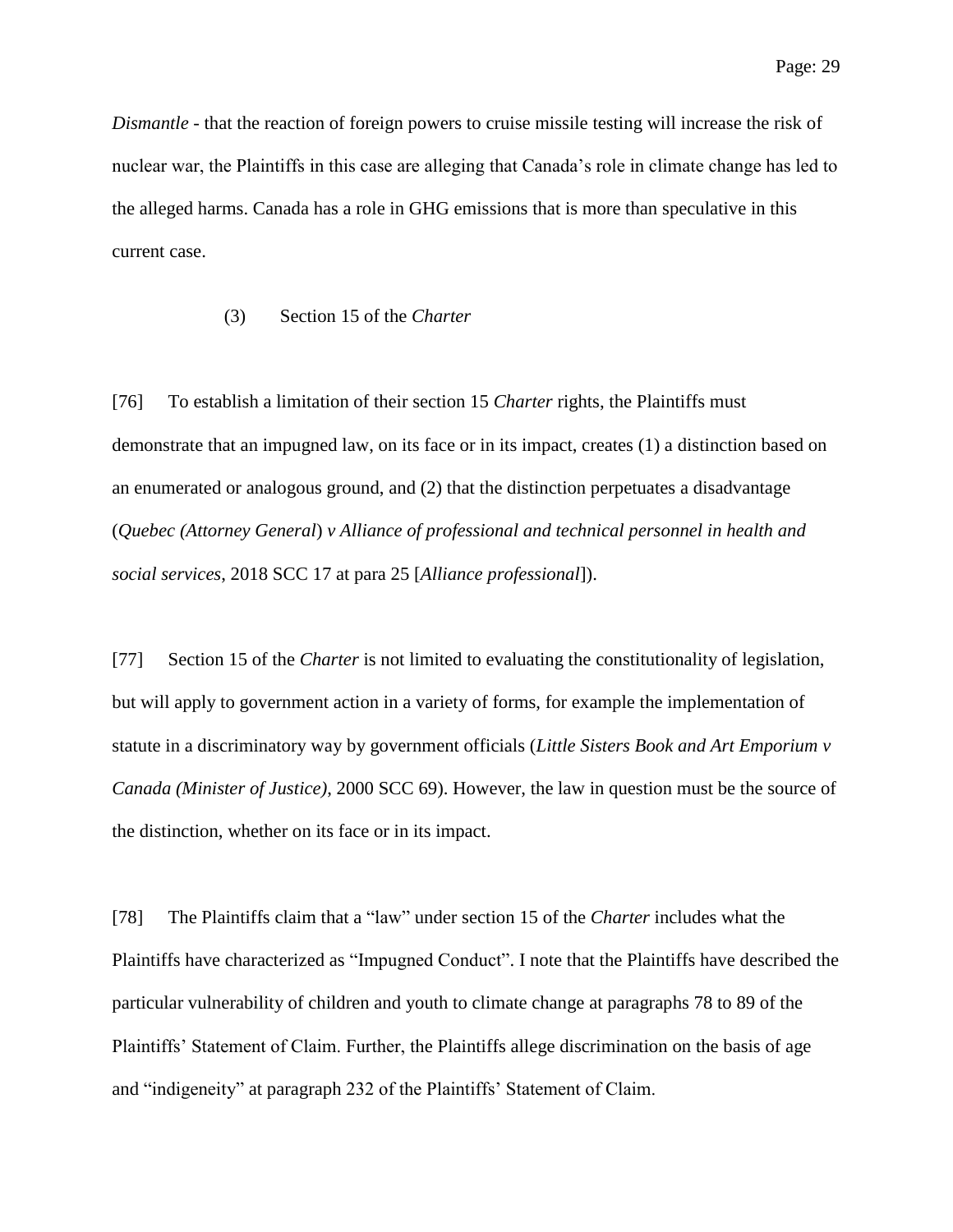Page: 30

[79] The Defendants argue that section 15 of the *Charter* cannot offer protection in the abstract and there is no allegation of a particular law bearing benefits or burdens, distributed unequally on the basis of a prohibited ground. I agree with the Defendants. It is unclear what impugned law creates the claimed distinction, whether on its face or in its impact. I understand that the Plaintiffs are claiming that climate change has a disproportionate impact on children and youth. However, by using this as a starting point, they have circumvented the step of defining a law that creates a distinction on the basis of an enumerated ground.

[80] On the basis of the above, I do not find it helpful to address the argument at paragraphs 59 to 60 of the Defendants' Written Representations, that section 15 of the *Charter* does not impose positive obligations on the part of Canada. The Defendants' arguments were primarily focused on positive rights concerns as it relates to section 7 of the *Charter*, and the above is otherwise determinative of the issue on section 15 of the *Charter*. There is no reasonable cause of action under section 15 of the *Charter* for the reasons above.

# (4) The Public Trust Doctrine

[81] The Plaintiffs describe the public trust doctrine as a trust-like, *parens patriae*, or fiduciary obligation on the part of the Defendants to preserve and protect the integrity of inherently public resources so that the public is not deprived of the benefits they provide to all. In their Written Representations on this motion to strike, the Plaintiffs clarified that the public trust doctrine is a *sui generis* doctrine. They allege it is both a common law and an unwritten constitutional principle. The Defendants have allegedly both general and specific obligations under the public trust doctrine with respect to the identified Public Trust Resources.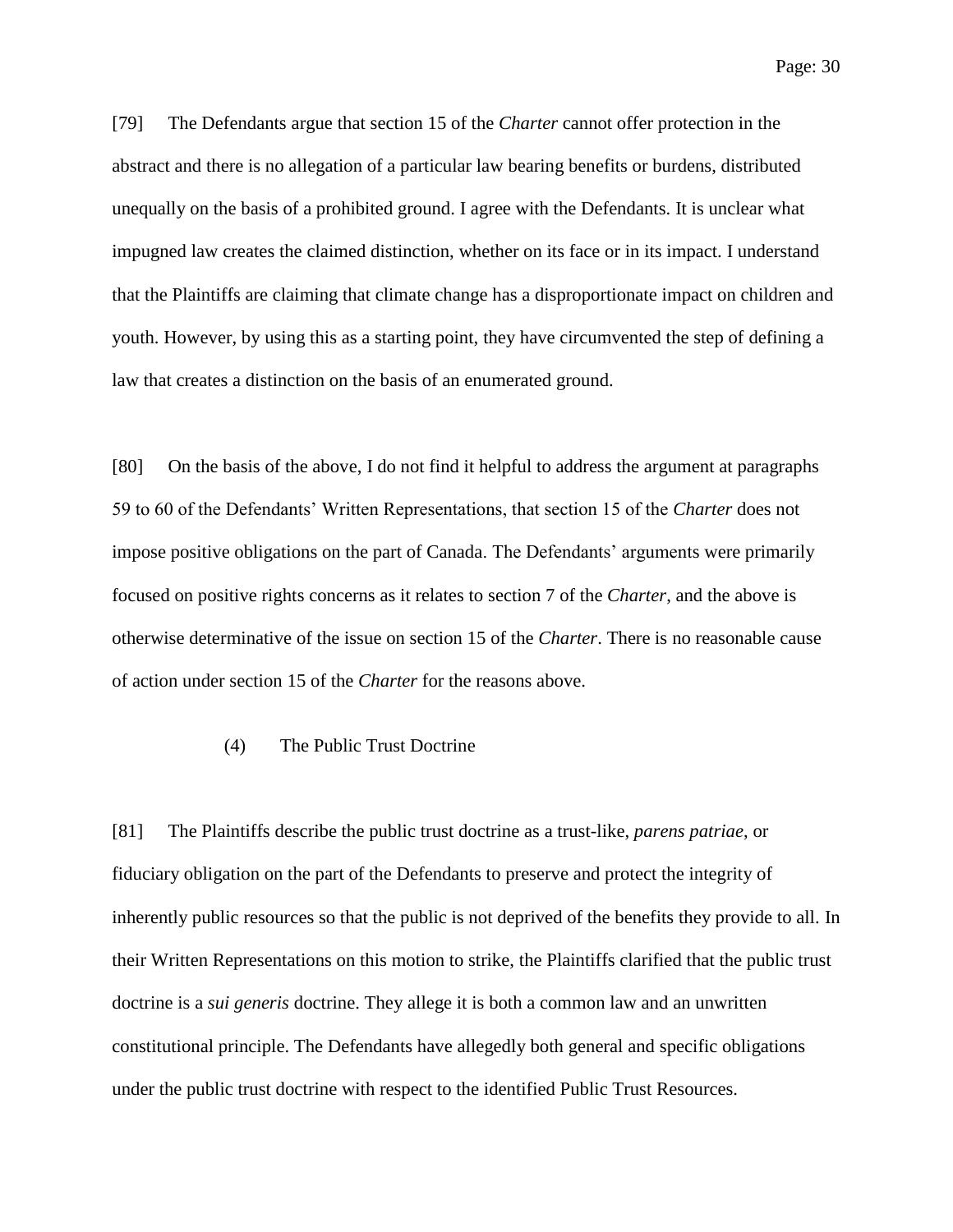[82] As beneficiaries of the public trust, and on account of having public interest standing, the Plaintiffs claim they may enforce the public trust in circumstances in which the Defendants have failed to discharge their obligations as trustee (Plaintiffs' Statement of Claim at para 242).

[83] The following resources are suggested by the Plaintiffs as falling under the public trust doctrine, which by their nature, are public resources that Canada has an obligation to preserve and protect. The Public Trust Resources include:

- a. Navigable waters, the foreshores and the territorial sea, including the lands submerged thereunder and the resources located therein;
- b. The air, including the atmosphere; and
- c. The permafrost.

[84] The Plaintiffs also assert that the general obligations owed by the Defendants under the public trust doctrine include:

- a. A duty to exercise continuous supervision and control over the Public Trust Resources;
- b. A duty to protect the right of the public to access, use and enjoy such resources whenever feasible, including those rights that are fundamental to the ability of the public to enjoy the benefit of the resource as one held in common; and
- c. A duty to safeguard the Public Trust Resources in a manner that does not substantially impair the integrity of these resources or substantially impair the right of the public to access, use and enjoy such resources.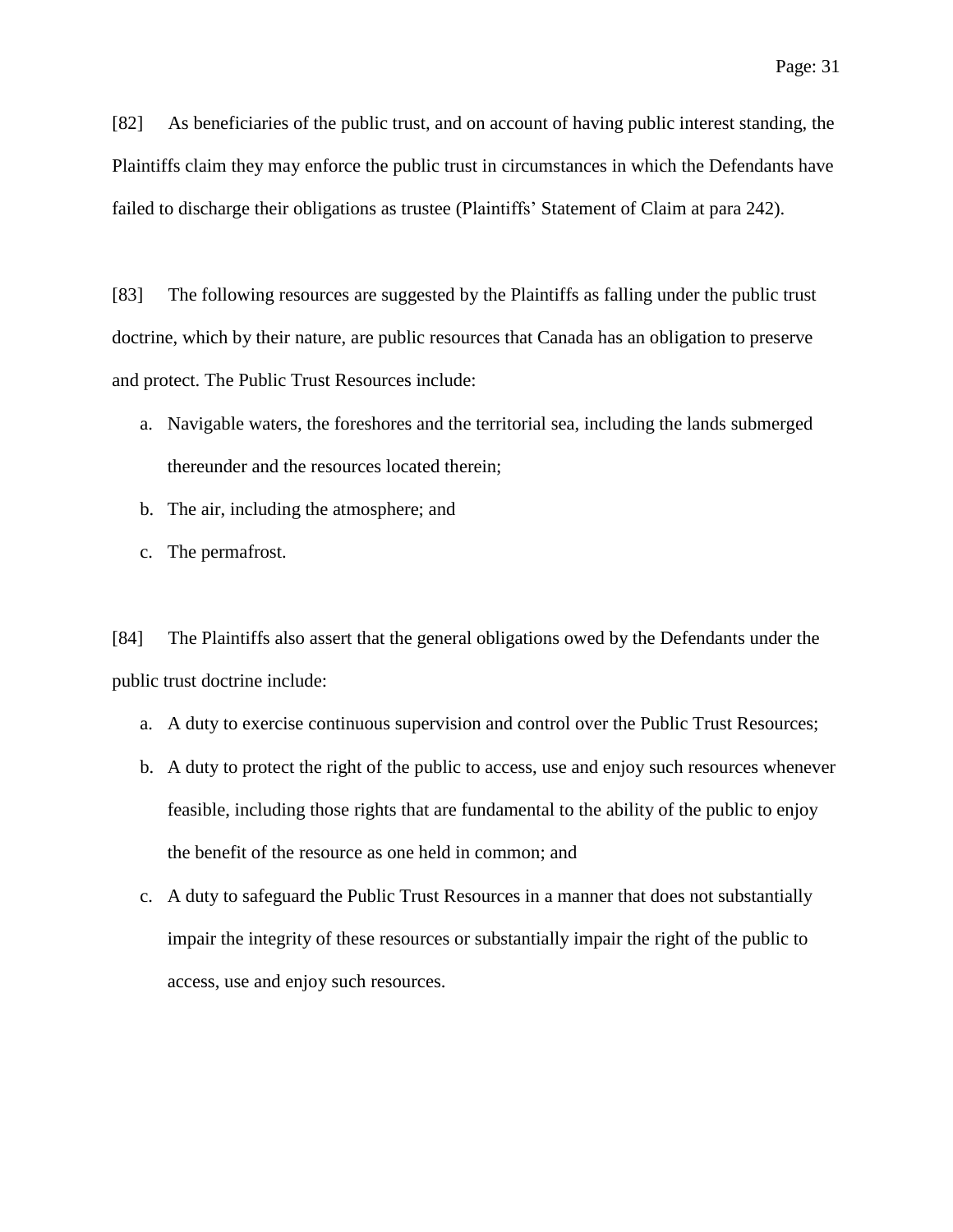# (a) **Public Trust Doctrine at Common Law**

[85] The Plaintiffs assert that the public trust doctrine is an open, long standing question that remains unanswered and deserves adjudication. In this respect, they distinguish an "unrecognized" legal right from a "non-existent" legal right. They seek to distinguish prior case law that has failed to recognize the public trust doctrine, arguing their case ought to be heard at trial to assess the existence of and the boundaries of the proposed public trust obligations. The Plaintiffs further provide that a motion to strike is a gate-keeping tool meant to eliminate clearly meritless claims. It is not a means of thwarting the potential of the law to adapt to changing circumstances. The Plaintiffs therefore assert that they are entitled to make their case about how this *sui generis* doctrine may apply in the specific and unprecedented context of climate change.

[86] The Plaintiffs attempt to distinguish the Supreme Court decision in *Alberta v Elder Advocates of Alberta Society*, 2011 SCC 24 [*Elder Advocates*] from the type of public trust obligations they are seeking that the Court find in this case (*Elder Advocates*, above at paras 36- 37). In *Elder Advocates*, the Supreme Court found that the Crown does not owe fiduciary obligations to the public at large (*Elder Advocates* at para 50). In the current case, the Plaintiffs are claiming a formulation of the public trust doctrine, whereby the duty is owed to all Canadians. The public trust doctrine described by the Plaintiffs therefore does not fall under the concept of an *ad hoc* fiduciary duty in their view.

[87] I find that there is no legal foundation to suggest that the public trust doctrine, as described by the Plaintiffs, discloses a reasonable cause of action. For the reasons that follow, this claim has no reasonable prospect of success.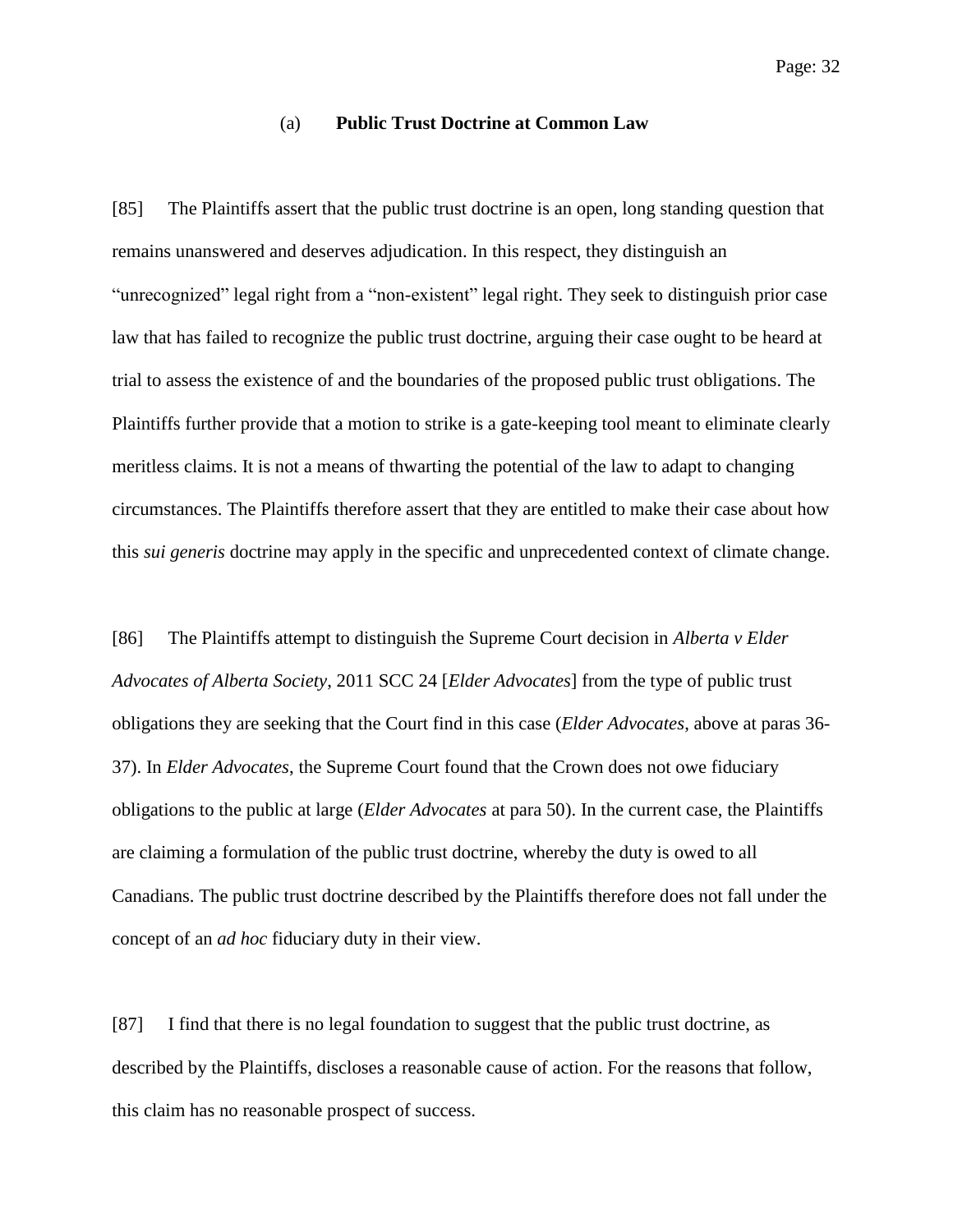[88] The breadth of the claim under the alleged public trust doctrine and the lack of material

facts to support any legal basis suggests this claim is reflective of an "outcome" in search of a

"cause of action". The scope of the obligations proposed by the Plaintiffs are both extensive and

without definable limits. The Plaintiffs rely on *obiter* in *British Columbia v Canadian Forest* 

*Products Ltd*, 2004 SCC 38 [*Canfor*] for the proposition that the door has been opened for the

public trust doctrine to be considered in Canada, whereby public rights are vested in the Crown

(*Canfor*, above at paras 72-83):

74 The notion that there are public rights in the environment that reside in the Crown has deep roots in the common law: see, e.g., J.C. Maguire, "Fashioning an Equitable Vision for Public Resource Protection and Development in Canada: The Public Trust Doctrine Revisited and Reconceptualized" (1997), 7 J.E.L.P. 1. Indeed, the notion of "public rights" existed in Roman law:

> By the law of nature these things are common to mankind - the air, running water, the sea ...

(T.C. Sandars, The Institutes of Justinian (5th ed. 1876), at 2.1.1)

…

81 It seems to me there is no legal barrier to the Crown suing for compensation as well as injunctive relief in a proper case on account of public nuisance, or negligence causing environmental damage to public lands, and perhaps other torts such as trespass, but there are clearly important and novel policy questions raised by such actions. These include the Crown's potential liability for inactivity in the face of threats to the environment, the existence or non-existence of enforceable fiduciary duties owed to the public by the Crown in that regard, the limits to the role and function and remedies available to governments taking action on account of activity harmful to public enjoyment of public resources, and the spectre of imposing on private interests an indeterminate liability for an indeterminate amount of money for ecological or environmental damage.

[89] *Canfor* concerned the Attorney General's ability to recover damages for environmental

loss (*Canfor* at para 8). In this case, the Crown in right of British Columbia claimed it sued not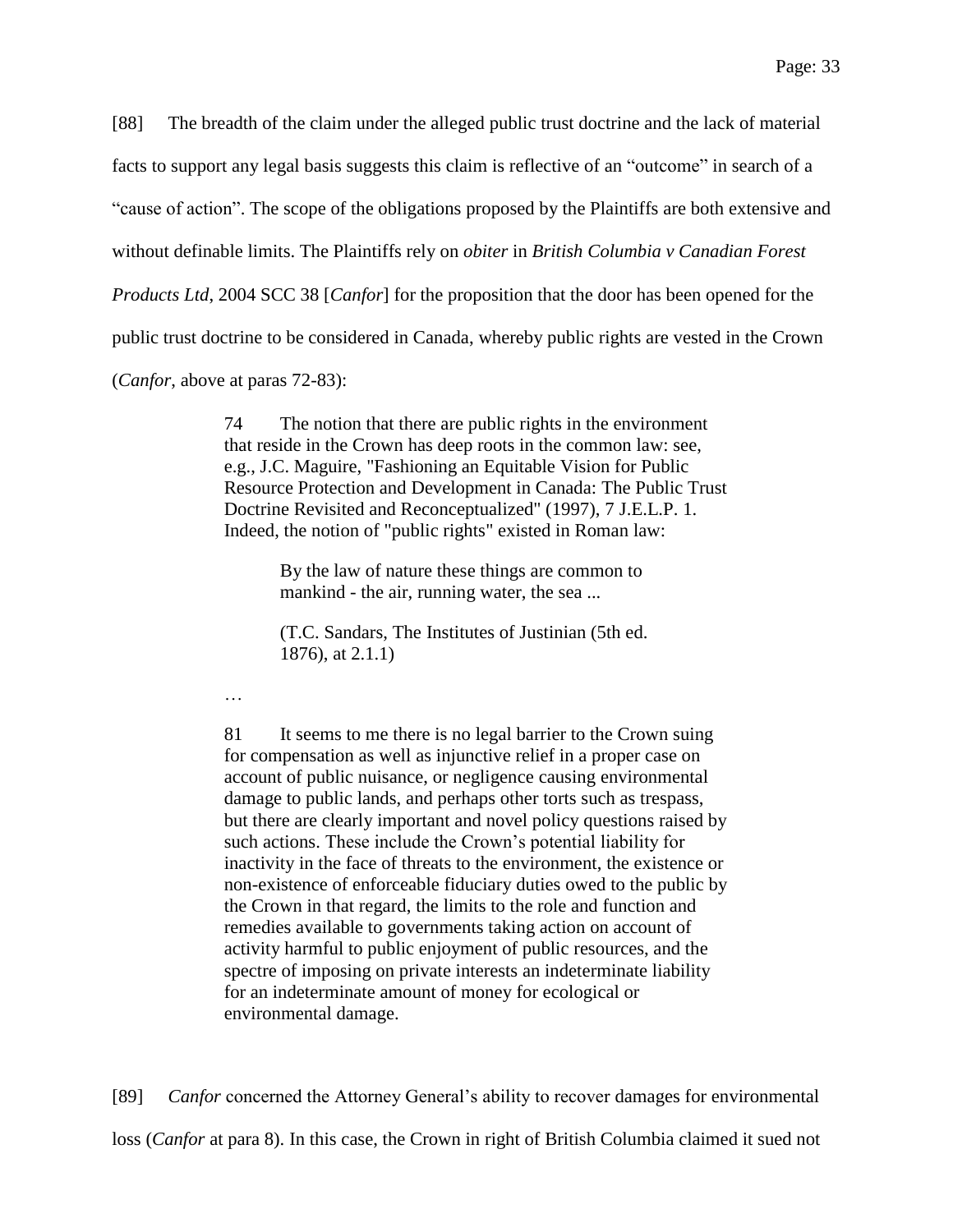only in its capacity as a property owner, but as the representative of the people of British Columbia. In this context, *obiter* comments in relation to the public trust doctrine cannot be taken to suggest a basis for the extensive scope of rights as suggested by the Plaintiffs, where the Plaintiffs have an actionable right against the Crown (Plaintiffs' Statement of Claim at para 242). The Supreme Court's *obiter* comments in *Canfor* were made in the context of whether the Crown was limited to suing in its capacity as an ordinary landowner. As such, if any door was opened, it is in relation to the entitlement of the Crown in the context of a tort action.

[90] The American public trust doctrine and secondary sources relied on by the Plaintiffs to this effect are also not applicable in my view. Specifically, the Plaintiffs rely on *Waters' Law of Trusts in Canada*, 4th ed (Toronto: Carswell, 2012) [*Waters*], which surveys the doctrine under American law. This text discusses the American public trust doctrine, before clarifying that "[t]he public trust doctrine has not been adopted in Canada" (*Waters*, above at 603; see also: Maguire, John C, "Fashioning an Equitable Vision for Public Resource Protection and Development in Canada: The Public Trust Doctrine Revisited and Reconceptualized" (1997) 7 J Env L  $&$  Prac 1).

[91] In *Burns Bog Conservation Society v Canada*, 2014 FCA 170 [*Burns Bog* (FCA)], the Federal Court of Appeal agreed with a decision of the Federal Court, recognizing that the public trust doctrine has not been recognized in Canadian law (*Burns Bog* (FCA) at paras 43-47; *Burns Bog* (FC) at para 107). The Federal Court of Appeal specified at paragraph 44:

> 44 It is clear that in reaching his conclusion, the Judge carefully considered *Canfor*. He found that at best *Canfor* opens the door to the application of the public trust doctrine developed in the United States in respect of land owned by the Crown (see *Canfor* at paragraphs 74-81). Here, as mentioned, the respondent does not own Burns Bog.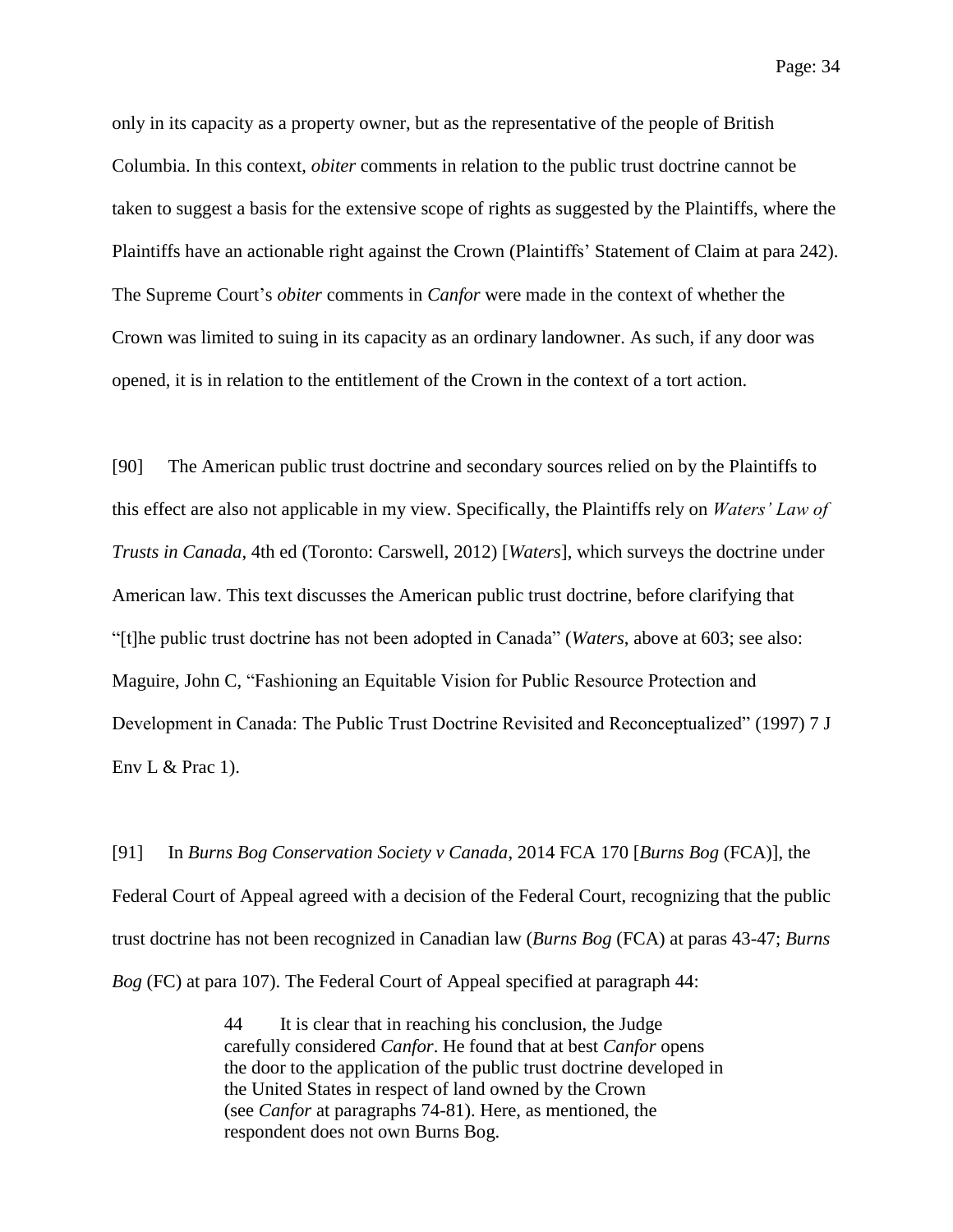Page: 35

[92] While it is clear the determining issue in *Burns Bog* was that of ownership, I do not find these cited cases have "opened the door" to an expansive public trust doctrine, as described by the Plaintiffs, that could be crystalized in a different factual context. I have reviewed the reasons in *Canfor* and *Burns Bog* (*Canfor* at paras 72-83; *Burns Bog* (FC) at paras 74-81) and while there is a "notion" that public rights in the environment reside in the Crown, these authorities do not approach the breadth of the rights and actionable interests that the Plaintiffs claim could exist at common law.

[93] I remain unconvinced that a claim for the public trust doctrine should proceed to trial on the basis that it is a novel claim and that I must err on the side of caution. Rather, the public trust doctrine is a concept that Canadian Courts have consistently failed to recognize. It does not exist in Canadian law. In this respect, I do not agree with the Plaintiffs' attempt at distinguishing an unrecognized from non-existent cause of action.

[94] This is a claim that may be appropriately struck. As provided by the Supreme Court in *Atlantic Lottery*, "[i]f a court does not recognize an unprecedented claim where the alleged facts are taken to be true, the claim is clearly doomed and must be struck out" (*Atlantic Lottery* at para 19).

[95] Moreover, the recognition of this principle is not consistent with the Courts' approach to the development of the common law, namely that these evolutions are incremental, unlike the developments in the law that may be taken by the legislature. The Courts are constrained in this regard, unlike the legislature, and the breadth of the proposed public trust doctrine is not reflective of such an incremental step.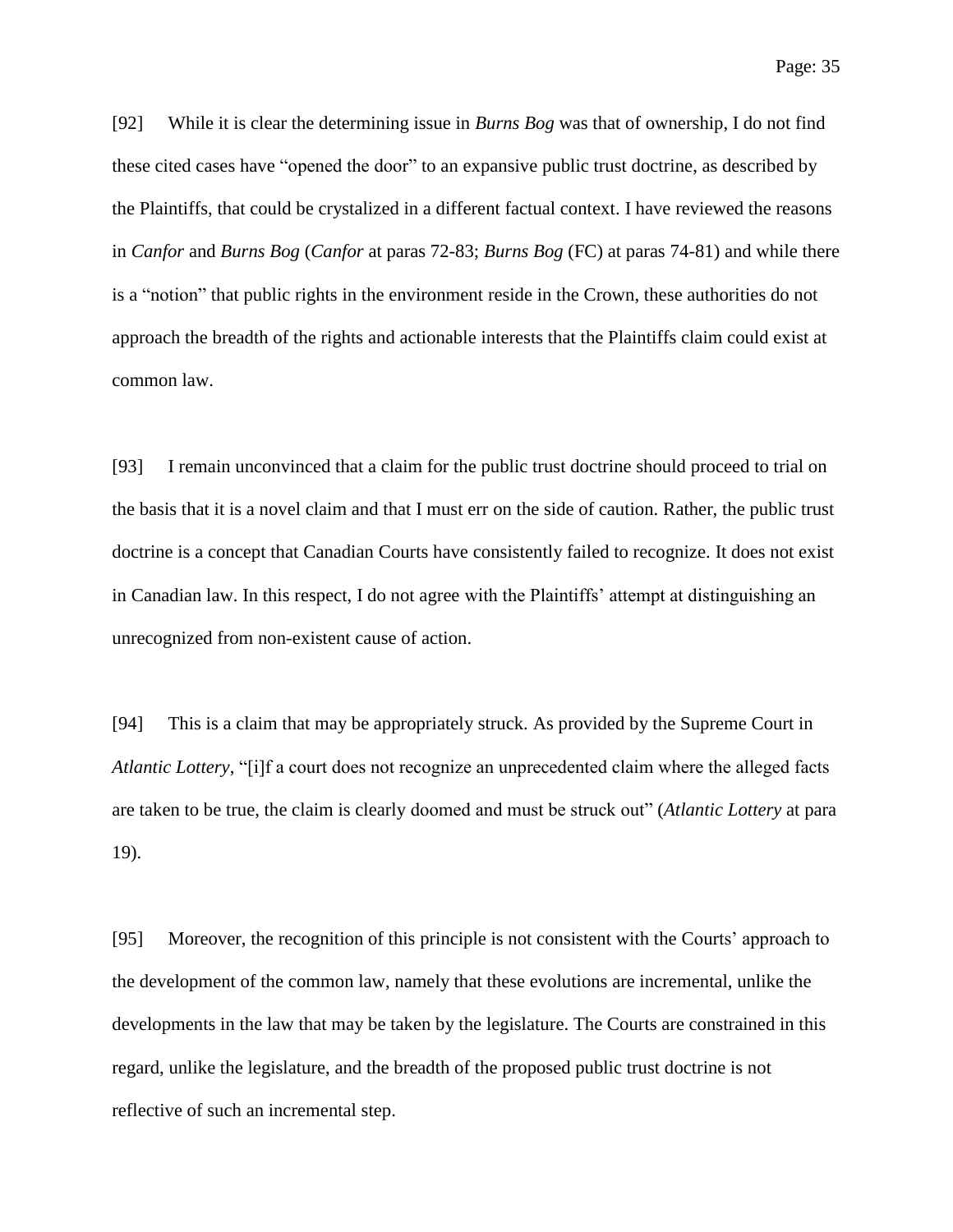# (b) **Public Trust Doctrine as an Unwritten Constitutional Principle**

[96] The Plaintiffs also claim that the public trust doctrine is an unwritten constitutional principle. They rely on secondary sources, pointing to remarks by Chief Justice McLachlin in *Unwritten Constitutional Principles: What is going on?* [Given at the 2005 Lord Cooke Lecture in Wellington, New Zealand]. The remarks discussed how constitutional principles are rooted in natural law. In the Plaintiffs' view, this is not unlike the alleged public trust doctrine they describe. The remarks by the Chief Justice include the following statement:

> The contemporary concept of unwritten constitutional principles can be seen as a modern reincarnation of the ancient doctrines of natural law.

[97] The Plaintiffs claim it would therefore be premature to reject this claim on a motion to strike.

[98] This said, the Plaintiffs' Statement of Claim has not pleaded material facts to support the public trust doctrine as an unwritten constitutional principle, outside its allegation that this is in fact the case. The failure to offer any material facts which, taken to be true, would support this finding in their Statement of Claim, is fatal to the proposed cause of action.

[99] The Supreme Court in *Reference re Succession of Quebec*, [1998] 2 SCR 217 at paras 50, 51, describe that "it would be impossible to conceive of our constitutional structure without them [underlying constitutional principles]. The principles dictate major elements of the architecture of the Constitution itself and are as such its lifeblood"*.* There are no material facts, which taken to be true, could demonstrate this threshold has been met.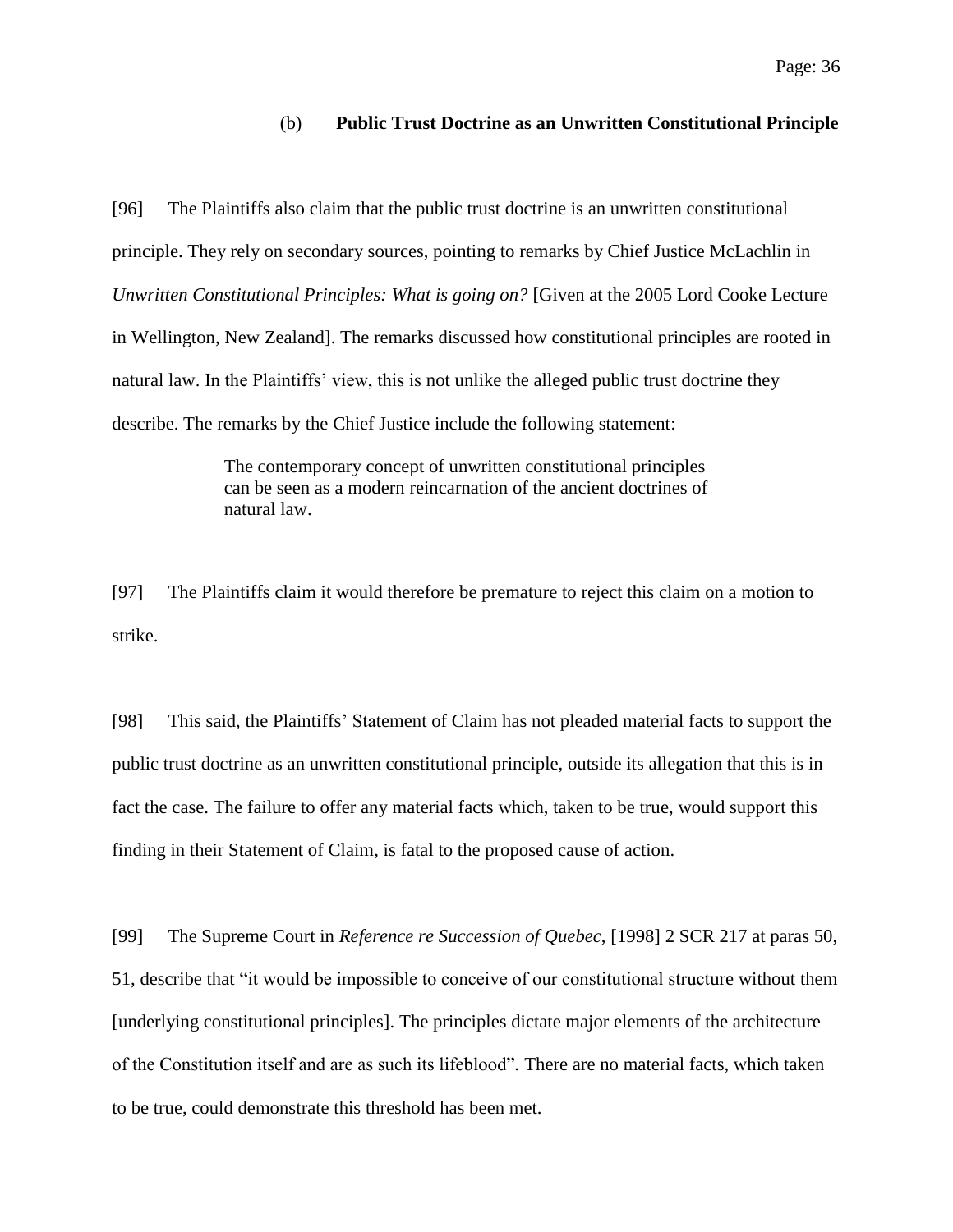[100] On the basis of the above, it is plain and obvious that the claims related to the public trust doctrine fail to disclose a reasonable cause of action.

VII. Conclusion

[101] On the basis of the above findings, I would grant the Defendants' motion to strike the Plaintiffs' Statement of Claim without leave to amend.

[102] The *Charter* claims, under section 7 and section 15, are not justiciable and otherwise disclose no reasonable cause of action. The public trust doctrine, while justiciable, does not disclose a reasonable cause of action.

[103] The Defendants did not seek costs in their motion. Given the novel and challenging nature of the statement of claim, I exercise my discretion in ordering no costs.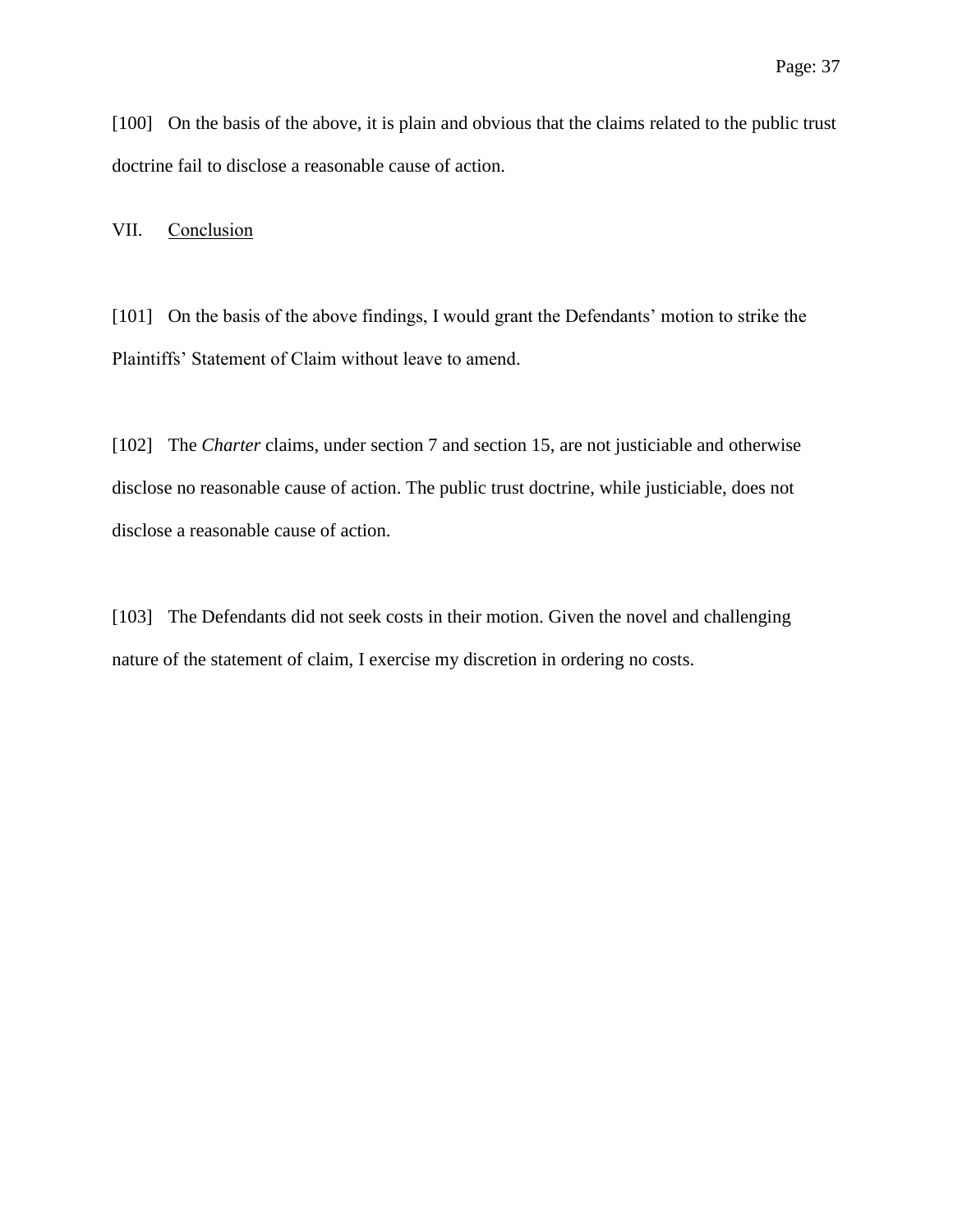# **ORDER IN T-1750-19**

# **THIS COURT ORDERS that**:

- 1. The Defendants' motion to strike the Plaintiffs' Statement of Claim is granted without leave to amend;
- 2. No costs are awarded.

"Michael D. Manson"

Judge